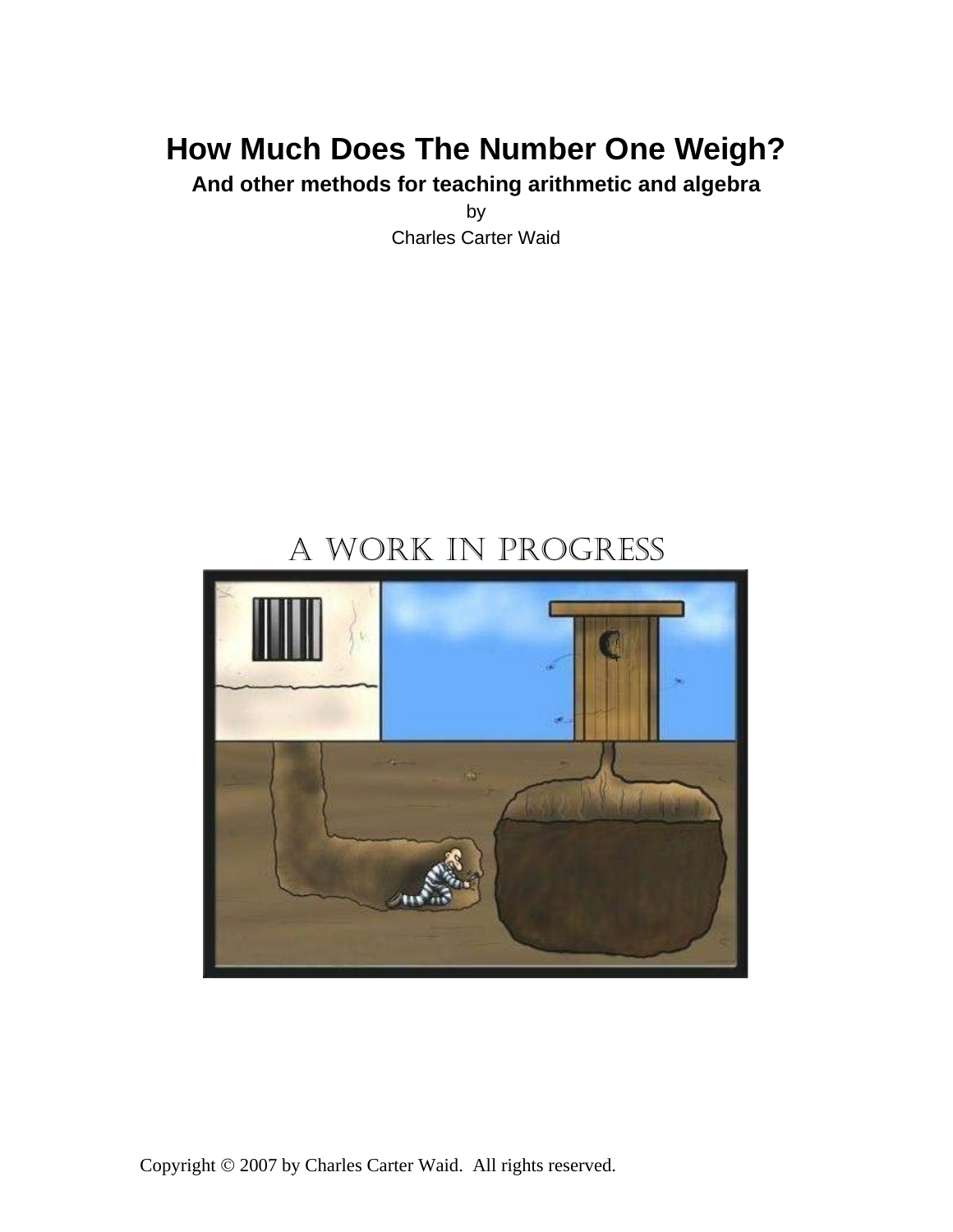## **Acknowledgements**

I make no claim of originality for the methods presented here. I am sure most, if not all, are in the literature, but most teachers I have worked with are unaware of their usefulness. In particular, using "numbers" to move things, rather than count or measure, as an educational tool is due to the great English geometer W.K. Clifford, appearing in his book "The Common Sense of the Exact Sciences". The arithmetic of the integers, real numbers, complex numbers and vectors become physically obvious using this paradigm. Five year olds can add positive and negative integers just as easily as they can positive integers. Bertrand Russell claimed this book, given to him on his fifteenth birthday, was the reason he became a mathematician. I think it is the most important book ever written for math educators (wait until you see what he does with geometry).

I would like to thank the children, the community, and the public schools of Lawton, Medicine Park and Elgin, Oklahoma, for letting me try these methods, create new ones and verify their effectiveness; the kindergarten and primary school children of the Baton Rouge International School for showing how easily the very young can understand negative numbers, variables and the language of algebra; and finally, the Katrina kids at FEMA's Renaissance Village in Baker, Louisiana, for proving that all children, even those who have endured enormous trauma and hardship, are natural born learners.

The true spirit of delight, the exaltation, the sense of being more than Man, which is the touchstone of the highest excellence, is to be found in mathematics as surely as in poetry.

#### **- Bertrand Russell**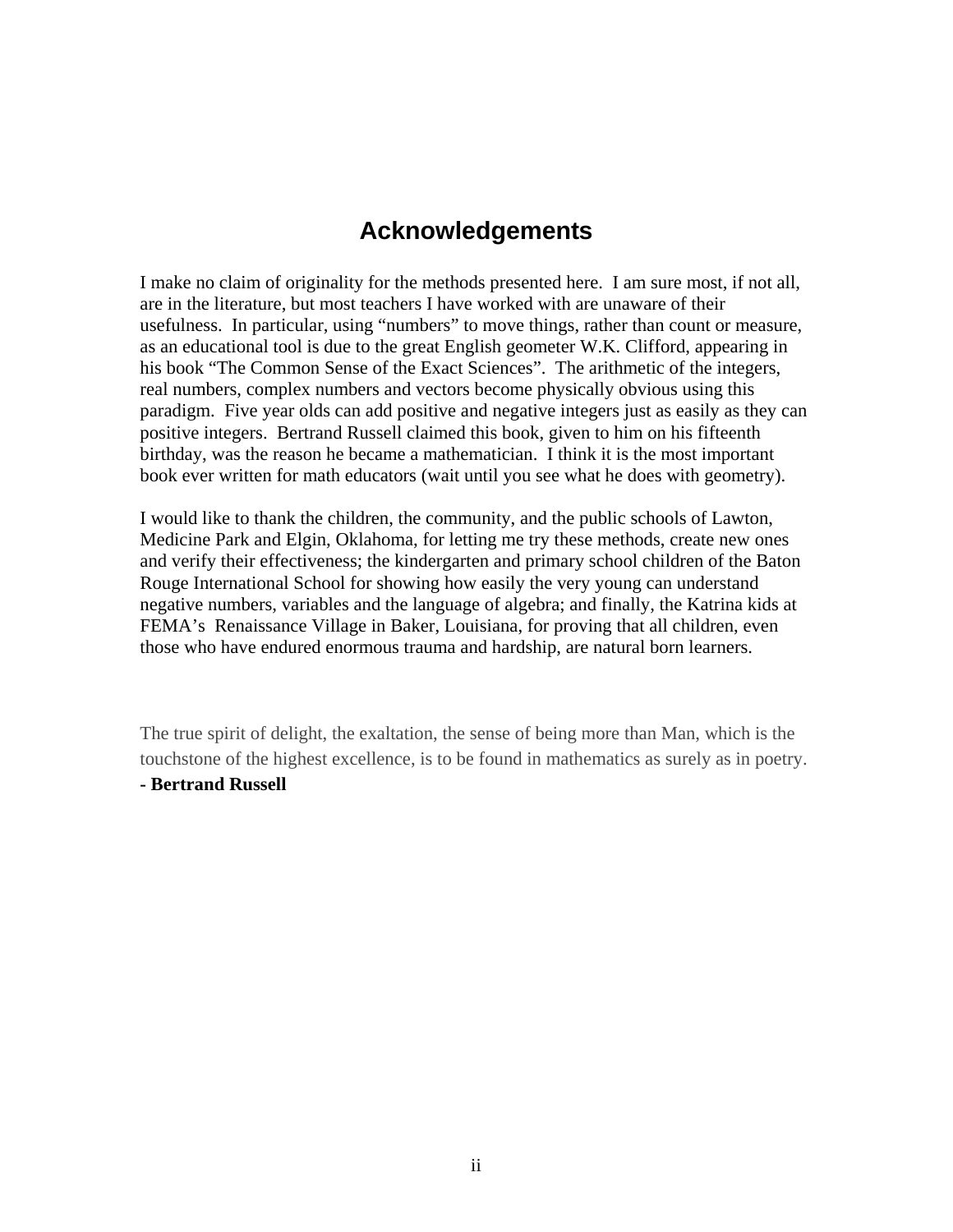# **Table of Contents**

| <b>Semantics</b>                                                            | 23 |
|-----------------------------------------------------------------------------|----|
|                                                                             |    |
|                                                                             |    |
|                                                                             |    |
| 10. Solving Factored Polynomial Equations and Inequalities (coming soon) 31 |    |
|                                                                             |    |
|                                                                             |    |
|                                                                             |    |
|                                                                             |    |
|                                                                             |    |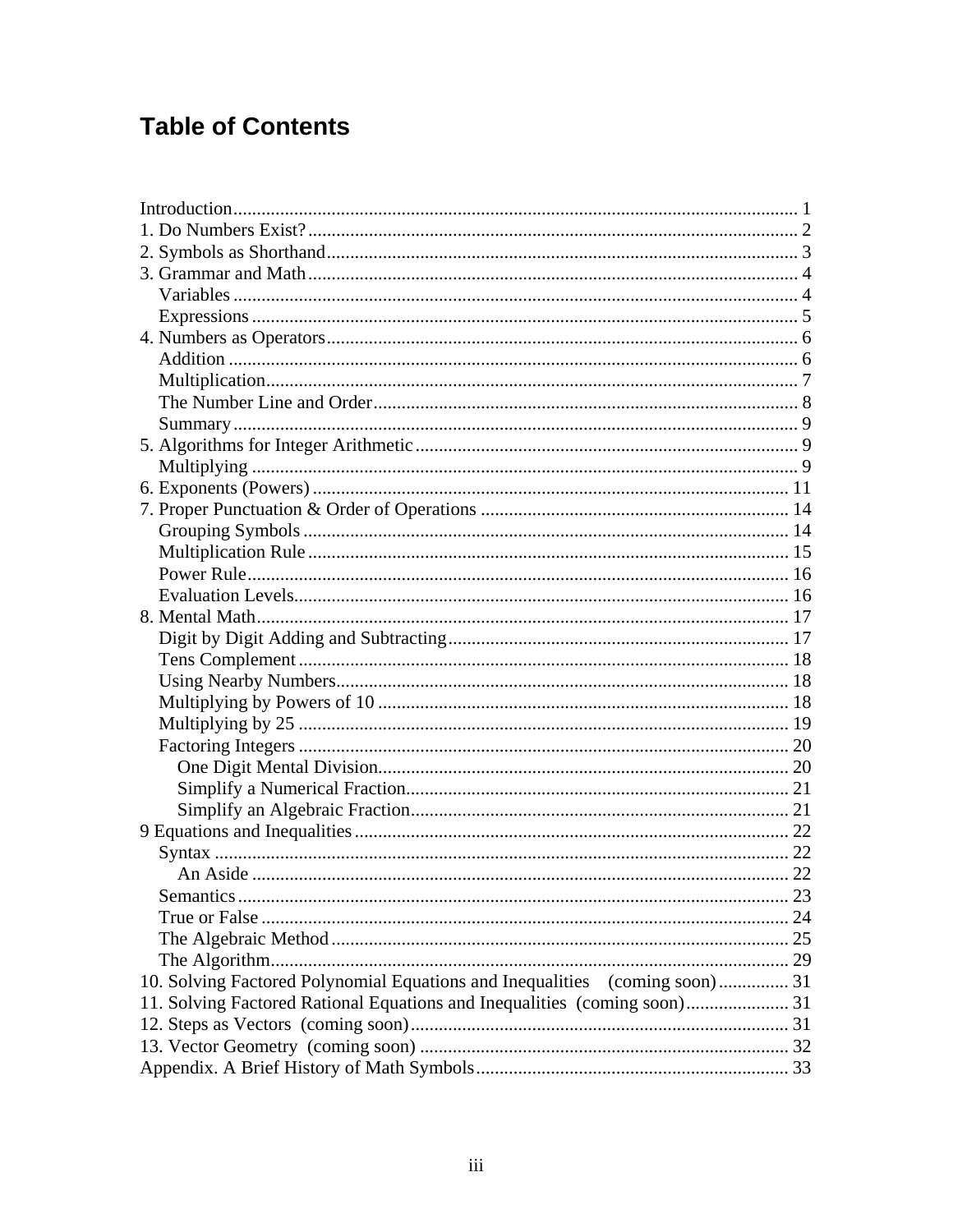## **How Much Does The Number One Weigh?**

And other methods for teaching arithmetic and algebra

by Charles Carter Waid

## <span id="page-3-0"></span>**Introduction**

During my years of experience in teaching math, mostly at the college level, I found that getting students to learn math is primarily a psychological problem, not one of intellect. Confidence is the most important psychological factor: We all are aware of how math anxiety literally petrifies the minds of students. Several teaching experiments I have tried suggest that the confidence gained by becoming very good in one small part of math greatly improves learning in all the other areas.

During the last four years, my colleague, Thomas C. Cowsar, and I have been working with young students, he primarily with grades K through 6, I with grades 4 through 9. From this experience, I have developed some very strong opinions about the ability of young children to learn. I believe all pre- adolescent children free of serious physical, emotional, or environmental deficit are "gifted and talented" in our current use of the term, which is essentially that they can learn significantly more than they are currently being taught. They are, by nature, learning machines trying to understand the world; and they enjoy doing so. They are fundamentally realists, with minds uncluttered by simpleminded models of reality that so limit an adult's ability to learn. Kids' primary weakness is that they believe that adults, particularly their parents and teachers, are always right. Consequently, when they are told something that is either incorrect, or correct but explained incorrectly, they think, "That adult knows a lot more than me and therefore must be right. I don't understand them at all; therefore I must be dumb at math." I once had a teacher helping me in a math camp who had the kids convinced that  $(-2) + (-3) = 5$  because "two negatives make a positive" (simple-minded model). To counter this passive tendency I keep telling students:

"If you have really thought about something, you should stick by your conclusions until presented with an actual, clearly presented counterexample. Quoting authority is not a counterexample!"

Five general approaches I have found to resonate with youngsters when teaching mathematics are:

- Let them discover what is going on by asking questions instead of giving answers.
- Emphasize the interplay between mathematics, language and grammar.
- Continually stress math as an efficient shorthand.
- Use parallel concepts as much as possible, from isomorphism to analogy to metaphor.
- Keep telling them that mathematics is not a spectator sport. You would never dream you could magically play the piano without practicing the scales and playing songs over and over.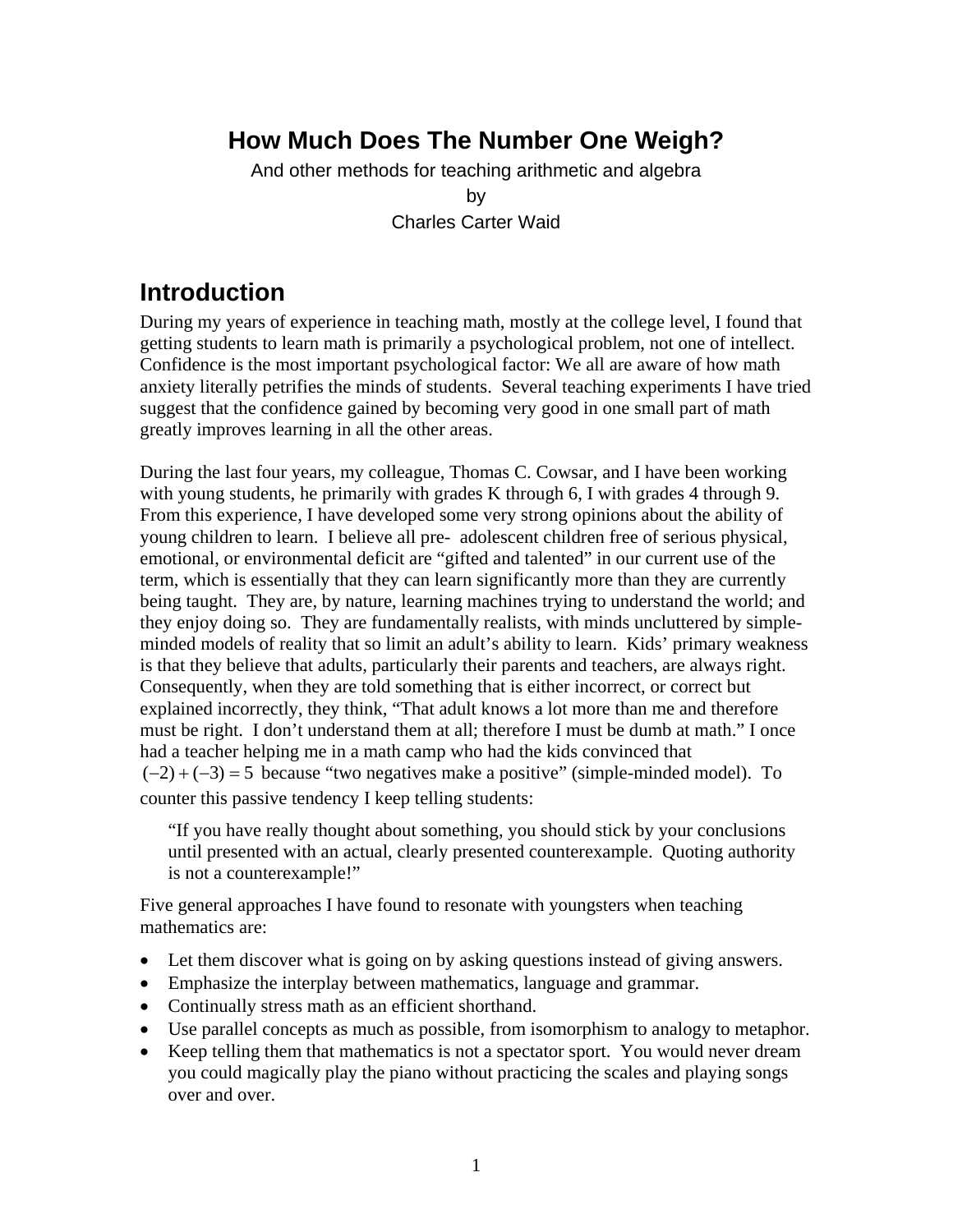Here are some quick examples that will be gone into in more detail later.

- How much does the number "one" weigh? What color is it?
- No, that is what it is! -- What does it mean?
- Numbers and numerical variables are nouns. The only difference is that the former are proper and the latter are common.
- Expressions are nouns. Equations and inequalities are sentences of the form noun/verb/noun where the nouns are expressions and verb is one of  $=$ ,  $\neq$ ,  $\lt$ ,  $\leq$ ,  $\gt$ ,  $\geq$ .
- The meaning of the word "car" is apparently constructed by your brain from the set of all your experiences with cars, the sound <*car*>, pictures of cars, etc. Similarly, for the word green, green cars, etc. Green cars are all those things that are cars and green, i.e., the intersection of the set of car things and the set of green things. Set theory should be introduced in English classes!
- The relationship between exponents and multiplication is in exact parallel to the relationship between products and addition.
- The relationship between 0 and addition is in exact parallel (isomorphism) to that between 1 and multiplication.
- The relationship between negation and addition is in exact parallel to that between inversion and multiplication.

The methods given in this booklet were developed over the last two years while testing a board game that my wife, Margaret, also a mathematician, and I developed. The game, "Math Gym-[1](#page-4-1)D"<sup>1</sup> is an implementation of Clifford's method of steps, which will be referred to occasionally throughout the text. I found serious gaps in many student's understanding of mathematics and developed a Power Point presentation of fifteen minute talks that I gave just before they started playing the game each day. The game gave them an enjoyable arena where they could practice what they had learned. This booklet expands these "Math Mini-Talks" into a more readable form and is intended as a resource for teachers.

## <span id="page-4-0"></span>**1. Do Numbers Exist?**

 $\overline{a}$ 

#### "How much does the number 'one' weigh?"

This is the first question I asked students of any age, followed with "What color is it?", "What does it sound like?", "Taste like?", "What is it made of ?" They usually discuss this for 10 minutes or so. You will probably have to point out to the students in the course of their discussion that the number one can be written with chalk on a blackboard, with pencil on a piece of paper, with a marking pen on a white board, etc. In addition, we could have expressed the number using the Roman numeral "I", or the print or cursive "one", or a simple tally mark "/". They will finally home in on the fact that the number

<span id="page-4-1"></span><sup>&</sup>lt;sup>1</sup> "Math Gym-2D" is coming. It will give a physical realization to the arithmetic of complex numbers and two-dimensional vector algebra and geometry.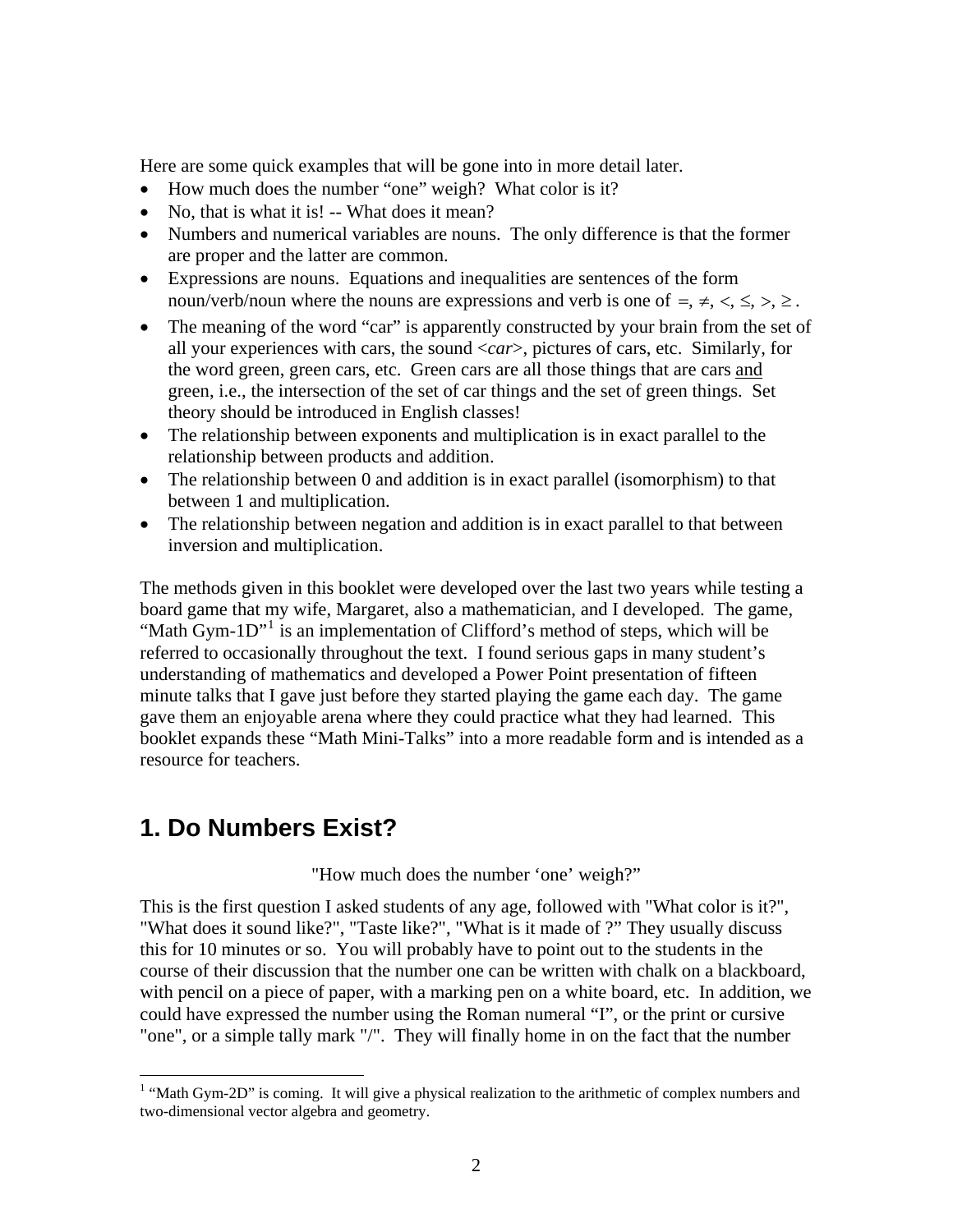one does not physically exist; that it is a concept housed in our brain, presumably in the form of a pattern of firing of neurons. (If this is physical existence, then there is a different number 1 for each individual!) Then I ask them "By the way, how much does the word 'the' weigh?"

The purpose of this line of questioning is threefold. First to get them to understand that things like numbers, words, and many, many other things they deal with daily are **abstract concepts**, so I don't want to hear them complaining about mathematics being abstract. Secondly, I want them to realize that numbers are concepts that human beings made up to do useful things and we can make up new numbers as we please to do additional useful things. This sets the stage for using numbers as operators. Finally, I want to get them to start thinking about what things really are and what they really aren't. This is essential for rational thought, a skill that our educational system is clearly failing to teach the general population.

At the end of class, I send them home to think about the following. If the number 1 only exists as a pattern of neural activity in your brain, then it is most likely learned from personal experience. That would mean that you have a different concept of 1 than I. So what is the number 1, really?

## <span id="page-5-0"></span>**2. Symbols as Shorthand**

One of the greatest causes of fear of mathematics is its use of symbolism. I have seen grown men and women grow pale when confronted with a variable symbols such as *x* or the summation sign symbol  $\Sigma$ . The purpose of this section is to get the students to realize that symbolism is used in all areas of endeavor, not just in mathematics, and they use it continually in their daily life.

Man uses symbols to quickly communicate concepts and complex information. Sounds such as words can be symbols, but we will stick with visual symbols. The letters of the alphabet, other then a or I, are symbols that in ordinary English do not contain information. Words, on the other hand, communicate complex concepts. The word "dog" brings to mind a visual image of a dog and questions as to its size, what breed it is, etc. Symbolism can be quite complex such as symbolism in the arts or psychology, however the symbolism of mathematics is much, much simpler. It is simply shorthand for normal English words or sentences. Mathematical symbolism is called mathematical **notation** and is said to be universal because the same symbols mean the same thing in any language. Math notation converts regular language into brief, easy to write expressions, much like I !U.

A brief history of the development of basic mathematical notation is provided in Appendix A. I am not suggesting that students be required to learn all this history. I include it primarily so that students can understand how long it took to develop our modern notational system, which in retrospect is very simple. I also think it could be a good source of Internet "lookup" projects. Other good projects would be to have students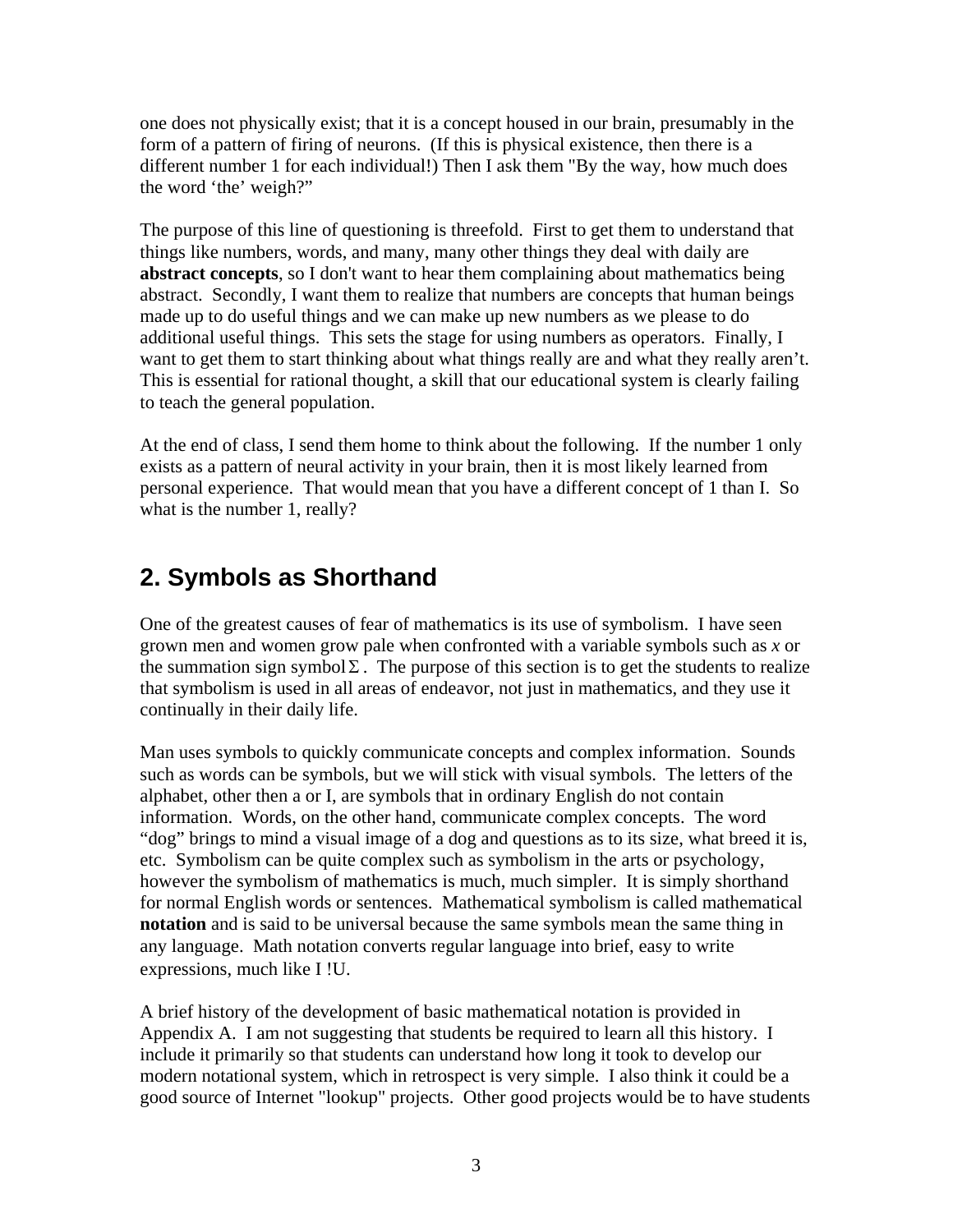report on symbolism in other areas of human endeavor, such as sports, music, physics, chemistry, etc. and describe one or more notational systems they use. For example, in music, they can investigate classical treble and bass clef notation, guitar chord notation, or even that of shaped note hymns.



Math notation is not always appreciated!

## <span id="page-6-0"></span>**3. Grammar and Math**

### <span id="page-6-1"></span>*Variables*

 $\overline{a}$ 

I have found that a discussion of the grammar of mathematics is very helpful in overcoming students' fear of notation. In mathematical notation, 2 is a symbol for the number "two" while a letter of the alphabet such as x is shorthand for "a number"<sup>[2](#page-6-2)</sup>. Both are names of things and are therefore called nouns in grammar. London and city are nouns too. Since the word "London" is the name of the specific town, it is called a

<span id="page-6-2"></span><sup>&</sup>lt;sup>2</sup> Later on, depending upon the context, an alphabetic character may mean "a point", "a line", "a set", etc.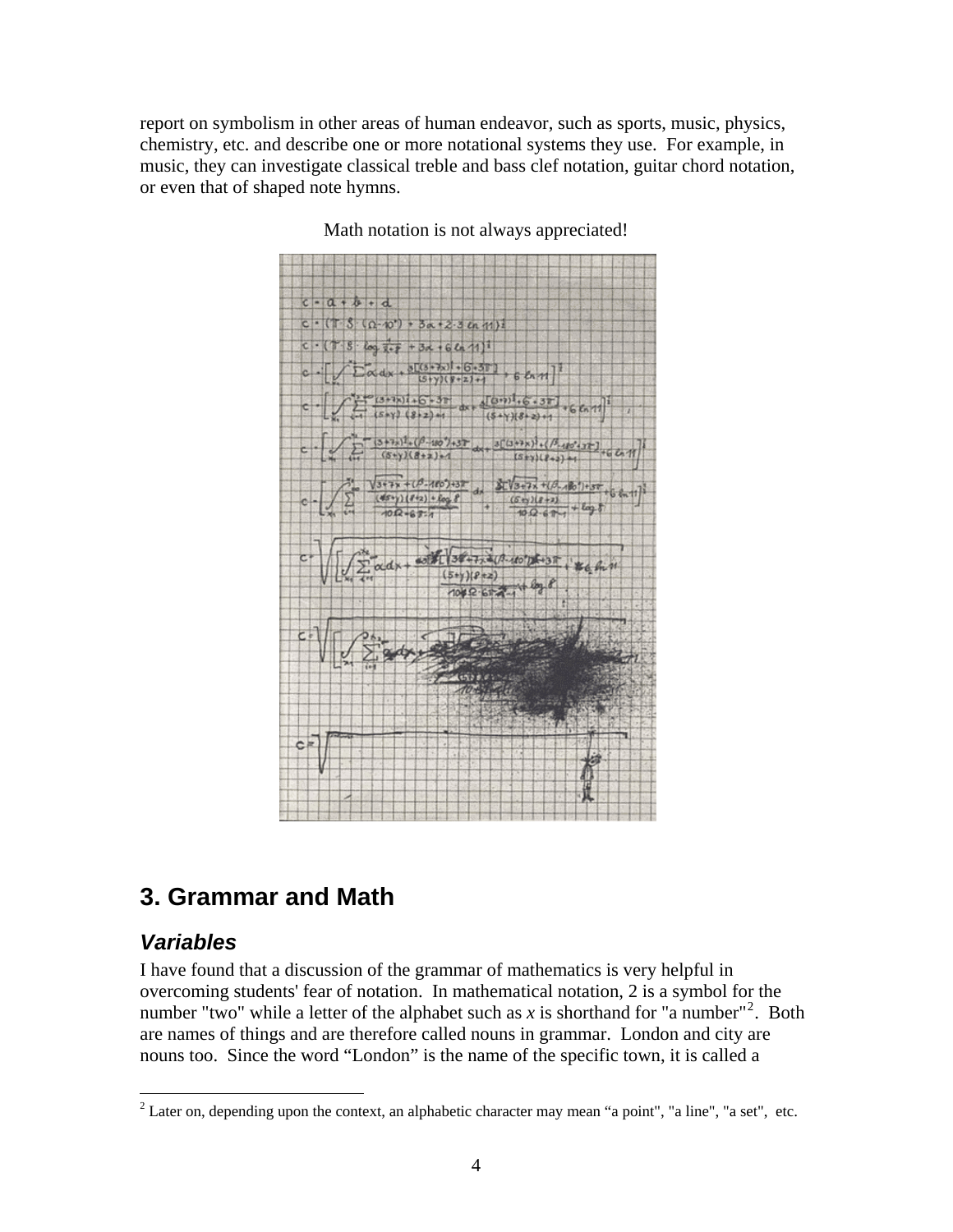**proper** noun, while the word "city" does not name any specific town and is called a **common** noun. For exactly the same reason, 2 is a proper noun and the variable *x* is a common noun. **The only difference between a number and a variable is purely grammatical.** We use variables all the time in our daily life. We talk about cars, planes, and houses without giving it a second thought. Tell the students they should do the same thing when they see an *x*, *a*,  $\alpha$  or  $\xi$  in a mathematical sentence.

#### **All common nouns are variables. The word "variable" is a synonym for "common noun".**

In English, a common noun always refers to a certain set of proper nouns, e.g., an automobile always refers to a particular kind of powered, wheeled vehicle. The set of actual things referred to by a common noun is called the **range** of the common noun. The game, "Math Gym-1D", introduces variables as "wild cards". Whenever a player gets a variable, say *x*, he immediately draws a card from the Variable Deck to find the range of the variable. He will see something like  $x \in \{-3, 0, 2, 4\}$ . These are the only values he can assign *x* when constructing his move.

Some common nouns are specializations of others. "Ford" and "convertible" are types of automobiles and their ranges are sub-sets of the range of "automobile". Exactly the same idea holds in mathematics. Start with the very general. "x is a number.", specialize to "x is a real number.", then to "x is a rational number", then to "x is an integer", and then "x is a natural number".

### <span id="page-7-0"></span>*Expressions*

The symbol  $x + 2$  means "a number plus two", or just "two more than a number", and 2 *x* means "two times a number" or "twice a number".

 $2+3$ ,  $2\times3$  (or  $2\cdot3$ ), and  $5+2\times3$  are names of numbers also. They are proper nouns called arithmetic expressions.

 $a+3$ ,  $3 \times y$  (or  $3 \cdot y$ ), and  $a+3 \times y$  and are names of numbers too. They are common nouns called algebraic expressions.

**Evaluate (or calculate) an arithmetic expression** means "Replace the expression with the standard name of the number it names."

| Evaluate $2+3$ .       | Ans. $2+3=5$ $(2+3$ is another name for 5)        |
|------------------------|---------------------------------------------------|
| Evaluate $2\times 3$ . | Ans. $2 \times 3 = 6$ (2×3 is another name for 6) |

**Evaluate an algebraic expression** at certain values of its variables means "Substitute the values for the variables and evaluate the resulting expression."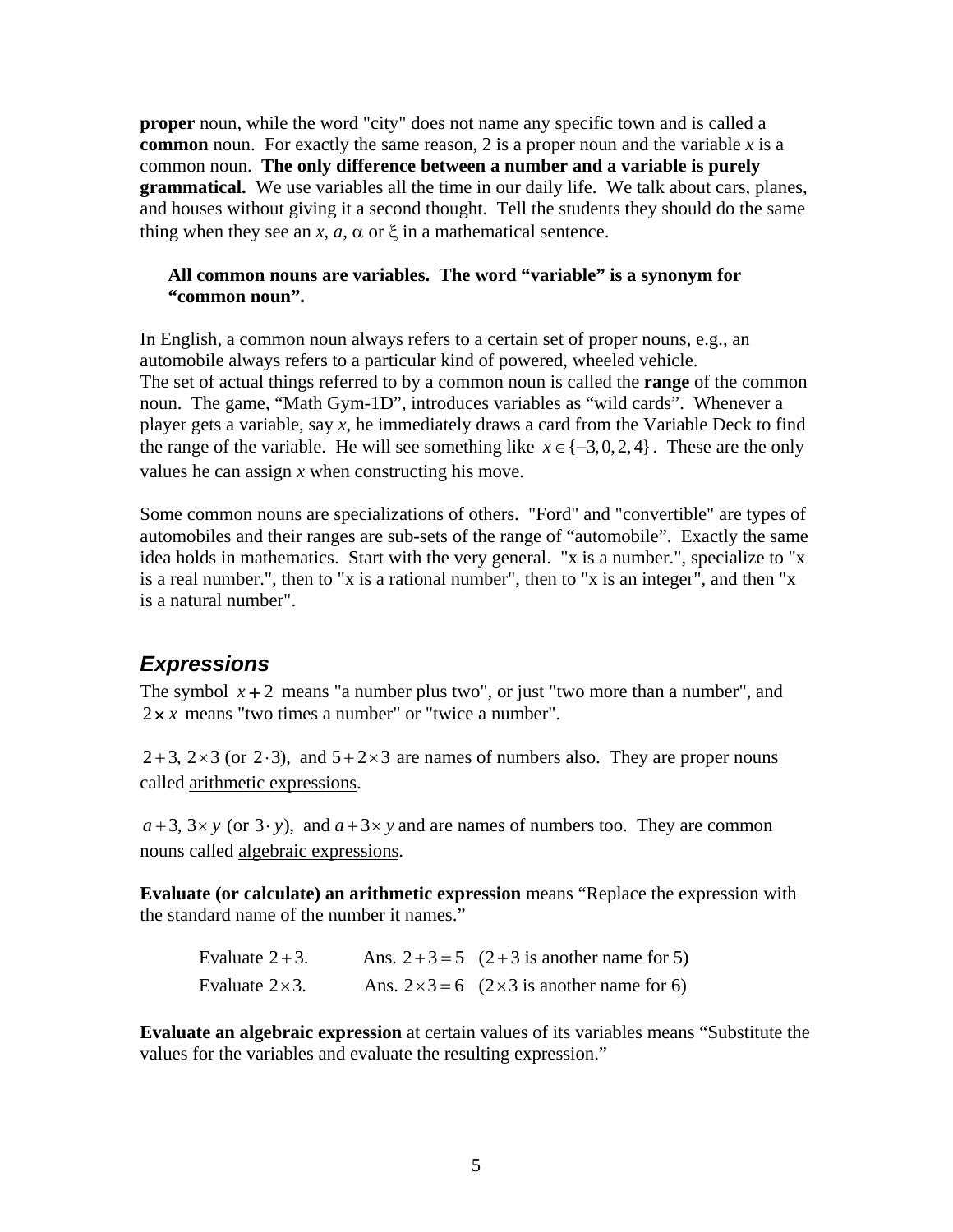Evaluate  $\alpha + \beta$  when  $\alpha = 2$ ,  $\beta = 3$ . Ans. If  $\alpha = 2$  and  $\beta = 3$ ,  $\alpha + \beta = 2 + 3 = 5$ Evaluate  $\alpha \times \beta$  when  $\alpha = 2$ ,  $\beta = 3$ . Ans. If  $\alpha = 2$  and  $\beta = 3$ ,  $\alpha \times \beta = 2 \times 3 = 6$ 

Of course, expressions can be complex:

$$
2+3\times(5-2\times4)
$$
  
1-(1-(1-(1-1))))  

$$
1+\frac{1}{1+\frac{1}{1+1}}
$$

### <span id="page-8-0"></span>**4. Numbers as Operators**

You have seen that numbers are concepts we have created to do useful things. You have used them to count and have used them to measure. Now we will show you how to use numbers to move things! The most important thing about movement is that it has both magnitude and direction. Two other important things are that it is easy to add movements --- you simply move by one and then by the other, and we can introduce the operation of negation --- just reverse direction.

### <span id="page-8-1"></span>*Addition*

Suppose you have a line of dots as shown below and you were asked to move the red dot by 3 and the blue dot by –4. What would you do?



Most children will automatically answer as follows.



How would you add  $2+3$  and  $(-2)+(-3)$ ? Easy!



What about  $2 + (-5)$ ? Also easy!



We now introduce the operation of **negation**. It is a **unary** operation because it operates only on one number. Addition, subtraction and multiplication are **binary** operations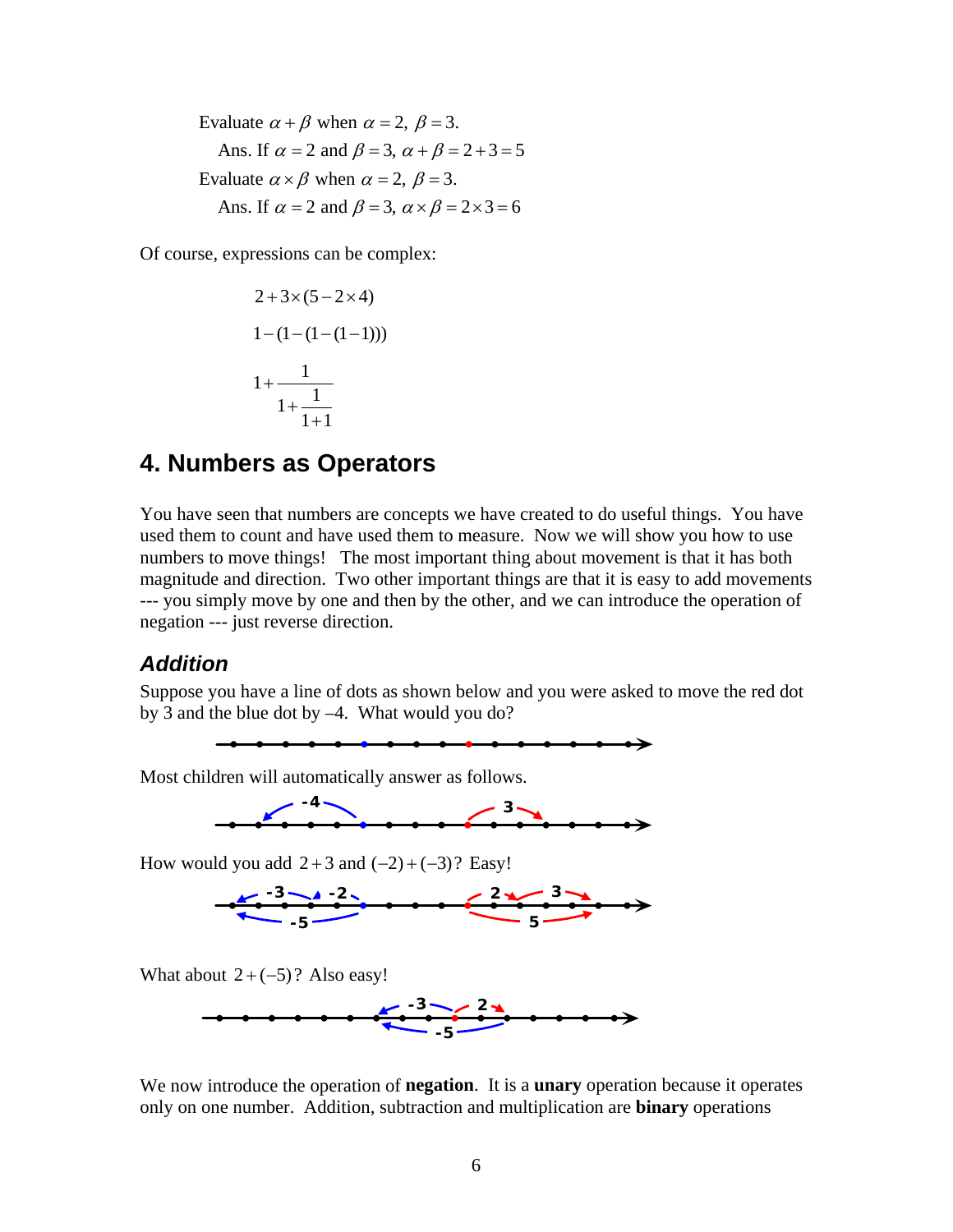since they operate on two numbers. Negation of a move merely reverses the direction of the move.



It is this operation that allows us to move from arithmetic to algebra. First, we get the basic property of negation

#### **The sum of any number and its negation is 0.**

For example  $4 + (-4) = (-4) + (-(-4)) = 0$ .



This property, along with the distributive law and zero's definition  $(0 + x = x$  for any number *x*) are all that are needed to prove that  $0 \cdot x = 0$  for any number *x*.

Secondly, we can now properly define subtraction, as a combination of addition and inversion. To wit,

$$
a-b \equiv a+(-b).
$$

In other words, to subtract**, change the sign and add**.

**Definition:** The **absolute value** of a number is its size or magnitude. It is computed by "dropping" the sign of the number.

**Examples.** 

$$
|2| = 2
$$
  
\n
$$
|-2| = 2
$$
  
\n
$$
|-0.0001| = 0.0001
$$
  
\n
$$
|56.132| = 56.132
$$

### <span id="page-9-0"></span>*Multiplication*

Multiplication by a positive integer is just repeated addition, so  $2 \times 3$  is



Likewise  $(-2) \times 3$  is straightforward

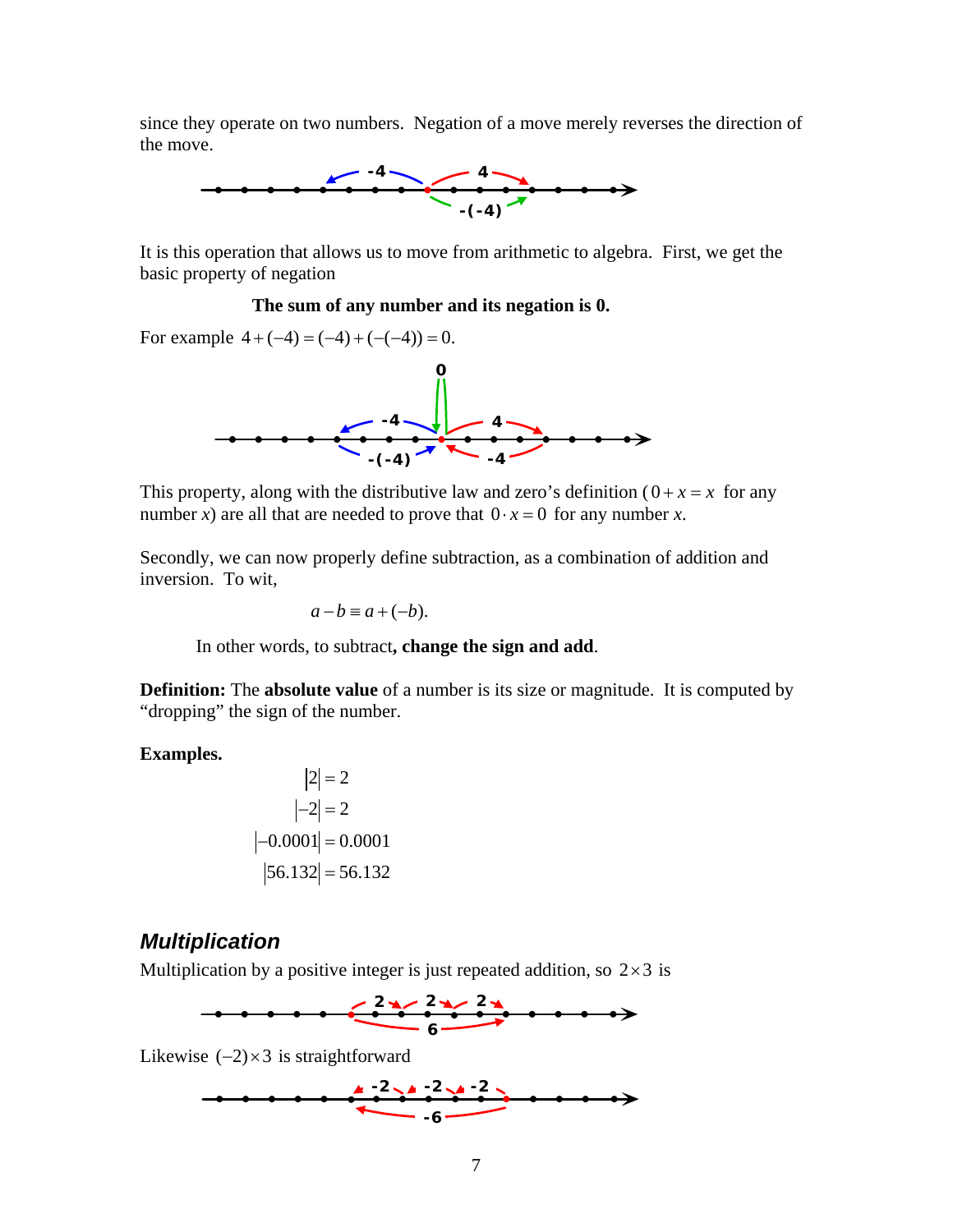Wait a minute! We have just seen that  $(-2) \times 3$  without having memorized that the product of positive number with a negative number is negative!

Up to this point, the arithmetic of negative numbers has been physically obvious. We now come to the one point where the physical model (as we have been explaining it) fails. It is obvious that the product of a negative integer and a positive integer in that order is negative. What about the other way around? What about the product of two negatives? Well, we just have to define it:

To multiply by a negative integer, multiply by its absolute value and reverse the direction of the product. Symbolically:

If *n* is negative,  $n \times a = -\frac{h}{\times a} = \frac{|n|}{\times (-a)}$ .

This gives the students the most trouble, but they very quickly get used to it.

#### **Examples**.

 $(-2) \times 3 = -(2 \times 3) = 2 \times (-3) = -6$ Notice that  $(-2) \times 3 = 3 \times (-2)$  (the commutative law holds)  $(-2) \times (-3) = -(2 \times (-3)) = -(-6) = 6$ 

This anomaly has come up because I have been doing a little slight-of-hand to keep things simple. What is really going on is covered in the advanced section on Vectors, which I believe is just too tricky for early elementary school.

### <span id="page-10-0"></span>*The Number Line and Order*

You will have noticed that we have made no use of the concept of the number line. We need only the number line to help understand the ordering of the integers. It is constructed by picking any point on the line, called the **origin** (in red) and giving it the label (address) 0. Pick any other point on the line (usually to the right of 0) and give it the label 1. This defines the **unit of length**. Move out to the right in unit steps, labeling each point by the number of the steps from the origin. In the same way move out to the left from the origin and label each point by the negative of the number of steps from the origin.



Definition. If the number *m* is to the left of number *n* on the number line, then *m* is less **than**  $n$  ( $m < n$ ) and  $n$  **is greater than**  $m$  ( $n > m$ ).

 $... -3 < -2 < -1 < 0 < 1 < 2 < 3...$ 

Notice that if  $m < n$ , then  $-m > -n$ , i.e., **negating both numbers reverses the "sense" of the inequality**.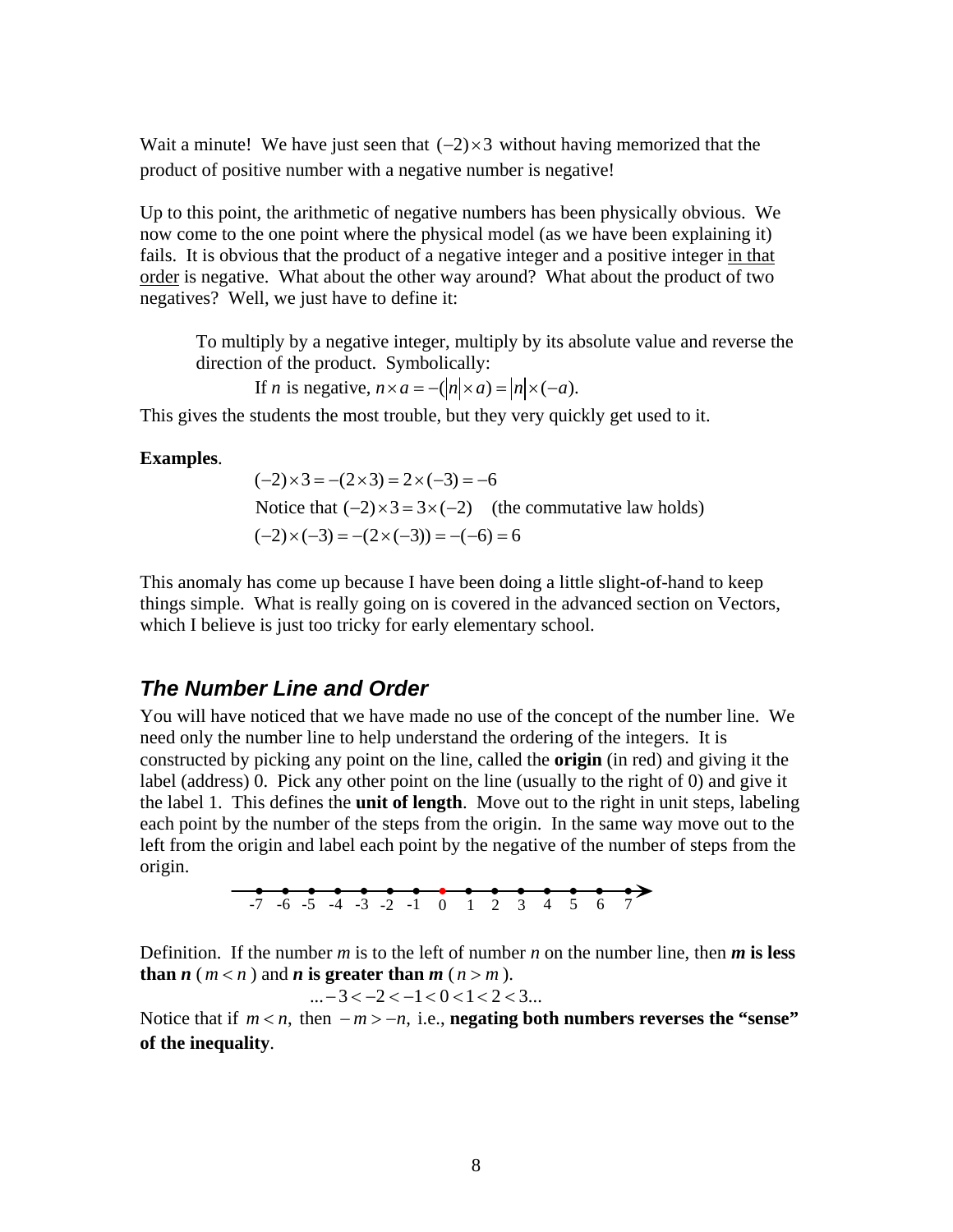### <span id="page-11-0"></span>*Summary*

The game implements this by wrapping the line around into a closed loop and replacing the dots with spaces on which you move your playing token. However, there are several ways of implementing the method of steps in your classroom.

You can draw a "dotted" line on the black board and have you students work problems on it (or on their paper). For example ask them to "draw" the answer to  $(-2) + 1 + (-3) = ?$  or  $2 \times 2 - 7 = ?$  by moving the red dot and seeing how far and in what direction it has moved from its original position.



You can get your students to stand up and play a version of Simon Says, such as, "Simon Says walk two minus negative one"

If you have a tile floor you can use those for steps. If you are trying to get your students to learn ordered pairs and plane coordinates you can have them move

 $(-2,1)$  (move left 2 & forward 1)

or

 $(1, 2) + (-1, -1)$  (move right 1 & forward 2, then left1 & backward 2)

I am sure you can think of other ways.

## <span id="page-11-1"></span>**5. Algorithms for Integer Arithmetic**

The preceding chapter shows why the arithmetic of the integers works the way it does. However, it does not give efficient methods for computing.

### <span id="page-11-2"></span>*Multiplying*

Forget about the rules that the product of two negative numbers is positive and the product of a negative number and a positive number is negative. Here are the rules you want to remember.

 The product of an **even** number of negative numbers is positive. **Examples**.

$$
(-2) \cdot (-3) = 6
$$
  
2×(-2)×2×(-2) = 16  
(-3)<sup>4</sup> = 81

The product of an **odd** number of negative numbers is negative.

### **Examples**.

$$
(-1) \times (-2) \times (-3) = -6
$$
  
\n
$$
(-1) \times (-2) \times (-3) \times (-1) \times (-2) = -12
$$
  
\n
$$
(-2)^{5} = -32
$$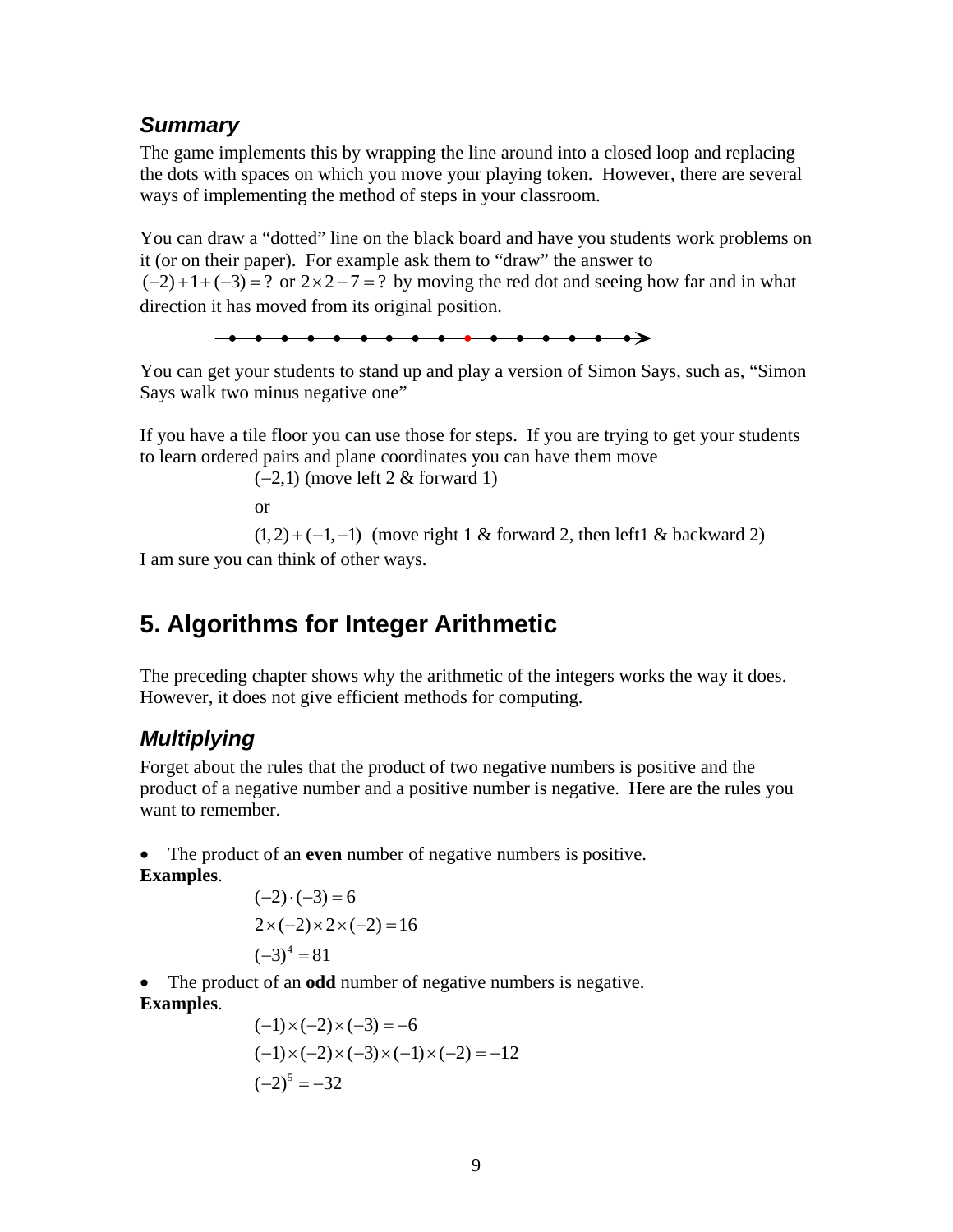#### **The Multiplication Algorithm**

When multiplying two or more numbers:

- Determine the sign via the odd or even rule. If it is negative, write down " $-$ ".
- Multiply the absolute values of the number together. (Just ignore the negative signs and multiply

#### **Examples**.

 $(-3)^4 = 3^4 = 81$  $(-2)^5 = -2^5 = -32$  $(-2) \times (-3) = 2 \times 3 = 6$  $(-1) \times (-2) \times (-3) \times (-1) \times (-2) = -(1 \times 2 \times 3 \times 1 \times 2) = -12$ 

#### **The Algorithm for Adding Two Numbers**

When adding two numbers:

- The sign of the answer is that of the number having the larger magnitude. If it is negative, write down " – ".
- If they have the same signs, add the absolute values.
- If they have opposite signs, subtract the smaller magnitude from the larger.

#### **Examples**.  $9+11 = 20$  (both positive)

 $(-3) + (-17) = -(3 + 17) = -20$  (both negative)  $3 + (-17) = -(17 - 3) = -14$  (opposite signs,  $|-17|$  largest)

#### **Algorithm for Adding Many Numbers**

If you are adding more than two numbers, reduce it adding only two numbers

- Add all the positive numbers together.
- Add all the negative numbers together.
- Add the two results.

**Example.**  $2-8+7-3 = (2+7)+(-3+8) = 9+(-11) = -2$ 

**Exercises**.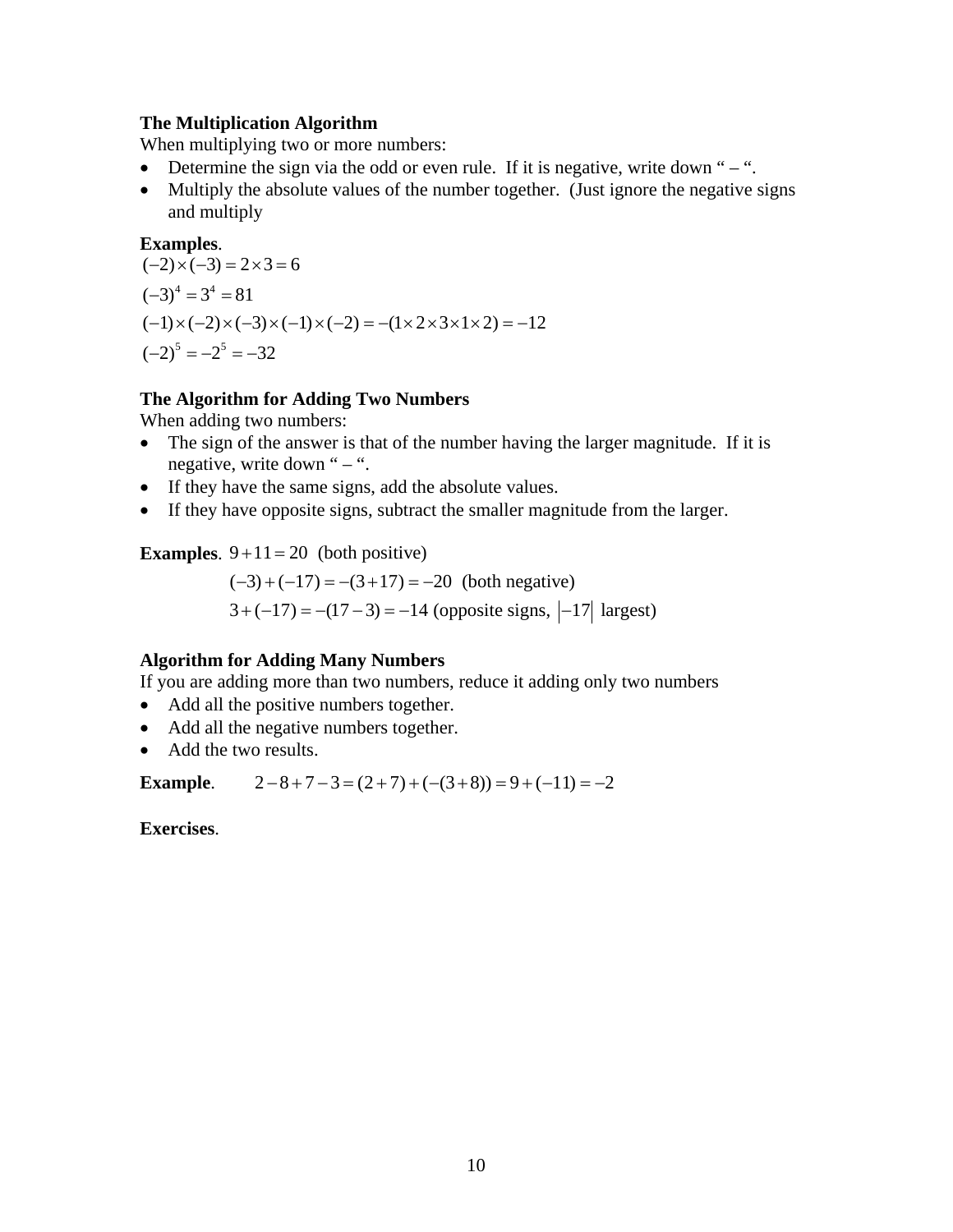$$
(-1)^{3} \times (-2)^{4} =
$$
  
\n
$$
12 + (-34) =
$$
  
\n
$$
29 - 14 =
$$
  
\n
$$
12 + 4 =
$$
  
\n
$$
(-2) + (-9) =
$$
  
\n
$$
(-1) \times (-2) =
$$
  
\n
$$
(-1) \times (-2) \times (-3) =
$$
  
\n
$$
(-1) \times (-2) \times (-3) \times (-4) =
$$
  
\n
$$
(-1) \times (-2) \times (-3) \times (-4) \times (-5) =
$$
  
\n
$$
(-1)^{47} =
$$
  
\n
$$
(-2)^{6} =
$$
  
\n
$$
2 \times (-3) \times (-5) \times 10 \times (-3) =
$$
  
\n
$$
2 + 4 + (-5) + (-3) + 1 =
$$
  
\n
$$
9 - 4 + 2 - 1 + 4 - 3 =
$$
  
\n
$$
2 - 5 - 7 + 3 - 4 - 6 =
$$
  
\n
$$
12.7 + 1.3 - 15.6 + 5.0 - 3.4 =
$$

### <span id="page-13-0"></span>**6. Exponents (Powers)**

Other than spelling and saying things like "exponentiation", exponents are not that difficult for students to learn once they see why they should be used. I always introduce the idea by putting

$$
\underbrace{2+2+\cdots+2}_{97 \text{ times}} =
$$

on the blackboard, have the students get out a clean sheet of paper and tell them to start writing  $2 + 2 + 2$ , etc. until they had 97 of them. They moan and groan but start writing. Some of the smart ones will write  $97 \times 2$  down, but I tell them, "That is not what I asked you to do. Write it out!" I let them go on for 30 seconds or so and then stop them. I ask them

"Are you getting tired?" "Bored?" "Do you know how many you have already written down?" "When you finish will you really have 97? Maybe it will be 95 or 98!" and finally "Notice that when you are done writing, you haven't even started adding yet."

Then I tell them that mathematicians also got bored with doing this, so they made up shorthand for repeated addition called **multiplication**.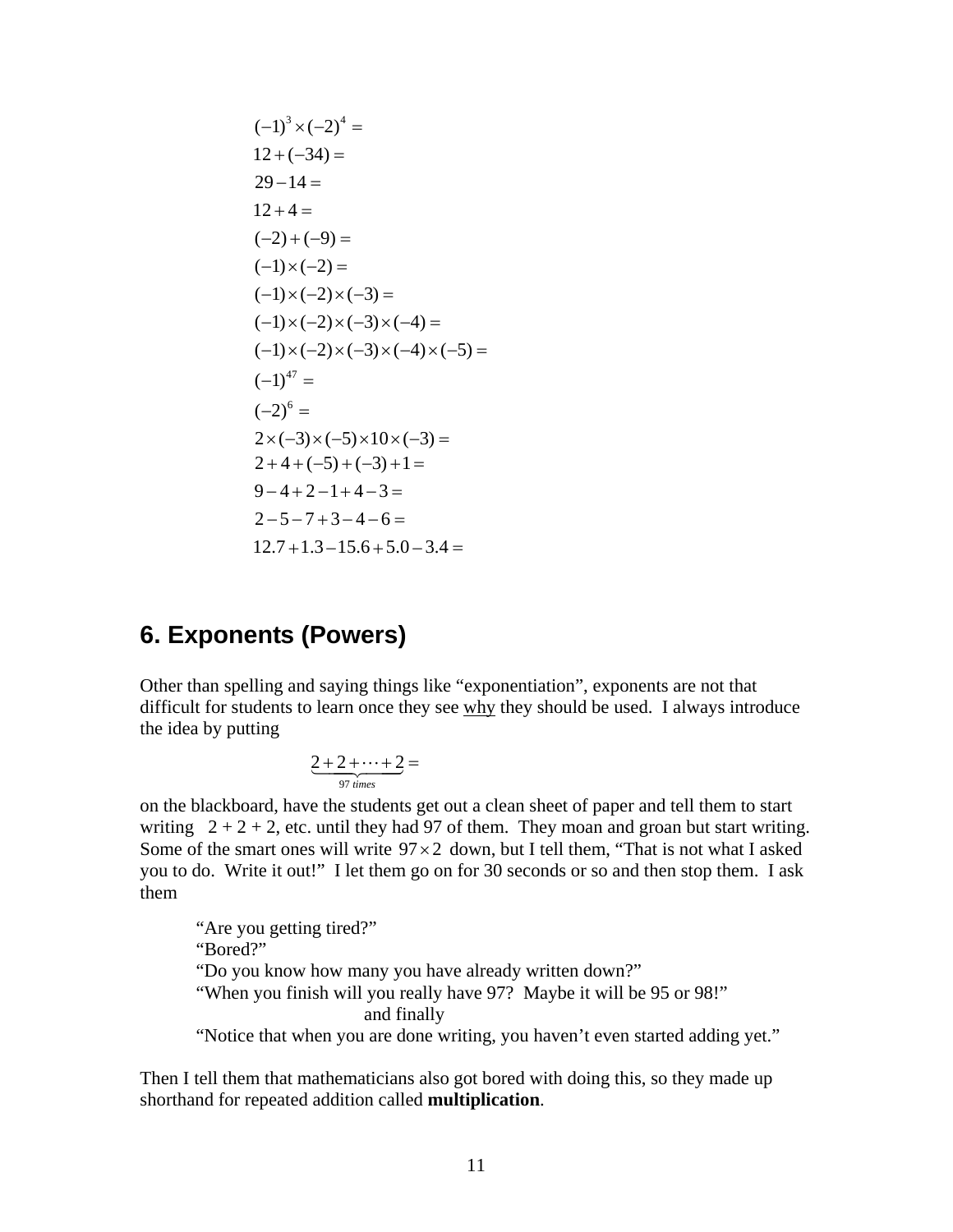$$
\underbrace{2+2+\cdots+2}_{97 \text{ times}} = 97 \times 2
$$

I then put

$$
\underbrace{2\times 2\times\cdots\times 2}_{97 \text{ times}} =
$$

on the blackboard and point out that we have the same problem with repeated multiplication create yet another shorthand called

$$
\underbrace{2 \times 2 \times \cdots \times 2}_{97 \text{ times}} = 2^{97}
$$

I tell them that 2 is called the **base** and 97 is called the **exponent** or **power** and point out that computing exponents is very difficult for all but small powers.

$$
\underbrace{2+2+\cdots+2}_{97 \text{ times}} = 97 \times 2 = 194
$$
  

$$
\underbrace{2 \times 2 \times \cdots \times 2}_{97 \text{ times}} = 2^{97} \approx 158,000,\dots,000
$$

**Definition**   $n \times b$  means the sum of  $nb$ 's  $(97 \times 2$  is the sum of 97 two's)

> $(2^{97}$  is the product of 97 two's)  $b^n$  means the product of *n*  $b$ 's

Every time students calculate an exponent wrong, say  $2^3 = 6$ , make them repeat the mantra "Two cubed is the **product** of three twos. Three times two is the **sum** of three twos. It seems to take a few days to a week to sink in, but this mantra really seems to help. Have them work many easy problems in pairs:  $(a \times b, a^b)$ .

What about 0?

$$
0 \times 1 = 0 \times 2 = 0 \times 3 = 0 \times 4 = \dots = 0
$$
  

$$
1^0 = 2^0 = 3^0 = 4^0 = \dots = 1
$$

Finally, point out that exponents with negative bases can be tricky:

$$
-32 = -3 \times 3 = -9
$$

$$
(-3)2 = (-3) \times (-3) = 9
$$

Now, go around the room asking each student in turn to calculate one of these powers: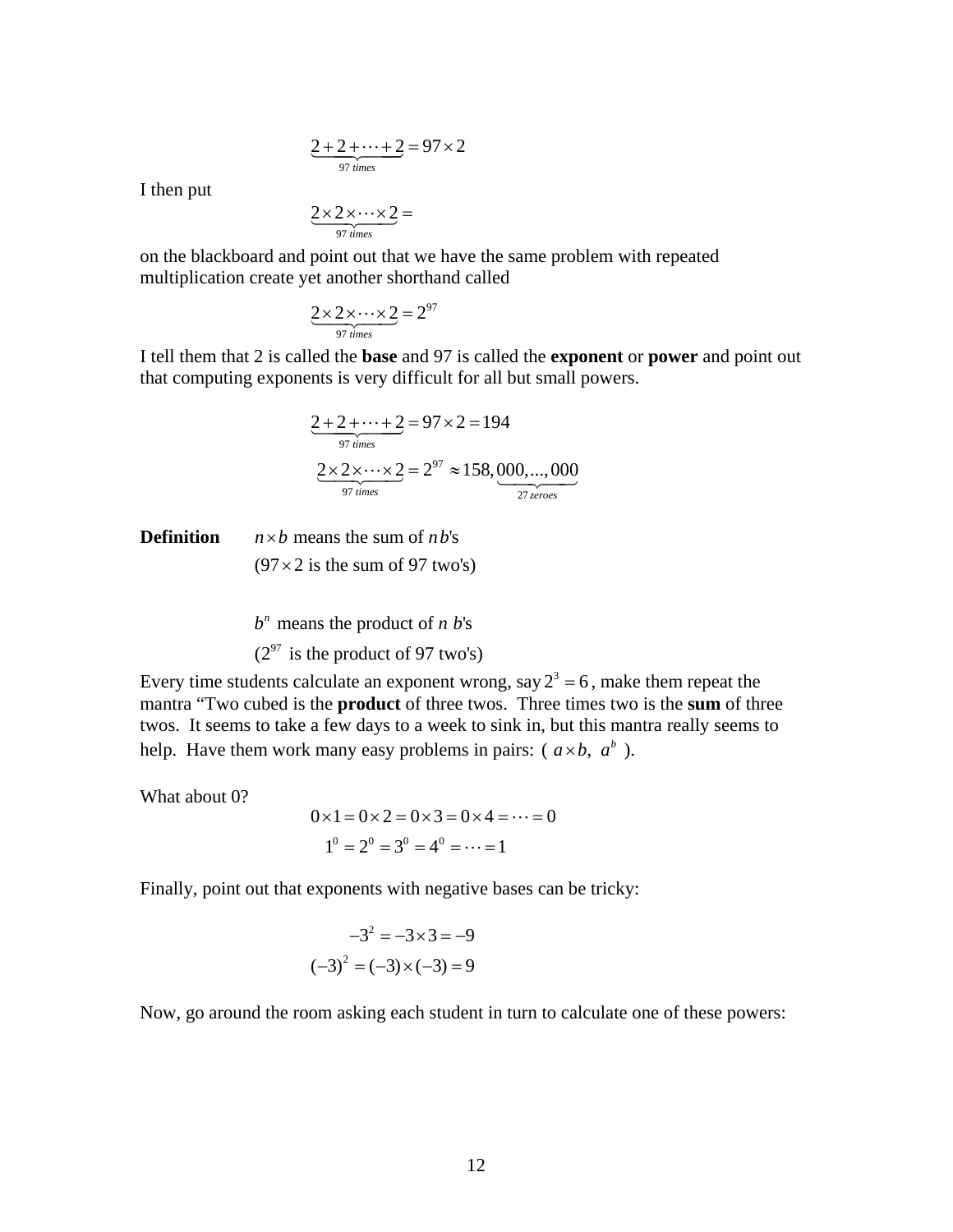| $2^0 =$ | $3^0 =$    | $4^0 =$ | $5^0 =$ |
|---------|------------|---------|---------|
| $2^1 =$ | $3^1 =$    | $4^1 =$ | $5^1 =$ |
| $2^2 =$ | $3^2 =$    | $4^2 =$ | $5^2 =$ |
| $2^3 =$ | $3^3 =$    | $4^3 =$ | $5^3 =$ |
| $2^4 =$ | $3^4 =$    | $4^4 =$ | $5^4 =$ |
| $2^5 =$ | $2^6 =$    | $2^7 =$ | $2^8 =$ |
| $2^9 =$ | $2^{10} =$ |         |         |

When they finish calculating  $3<sup>4</sup>$ , stop the class and hold up 4 fingers and say, pointing each finger one at a time, "This is 3 times 3, times 3, times 3." Then clamp two of the fingers together and say "This is 3 times 3 equals 9 and the product of the remaining 3's is also 9. But you know what 9 times 9 is!" There are many ways to work a problem correctly. Some are just smarter than others are.

You should introduce the special terminology for small powers and their association with dimension at this time

#### **Names of Small Powers**

 $2^0 = 1$ , 2 to the 0<sup>th</sup> power  $2^1 = 2$ , 2 to the 1<sup>st</sup> power  $2^2 = 4$ , 2 to the  $2^{\text{nd}}$  power = 2 squared  $2^3 = 8$ , 2 to the 3<sup>rd</sup> power = 2 cubed



Your students may still be dubious that exponents are anything worthy of their attention. They may say, "It's good to have shorthand for repeated multiplication, but what good is repeated multiplication in the first place?" Show them the following, and have them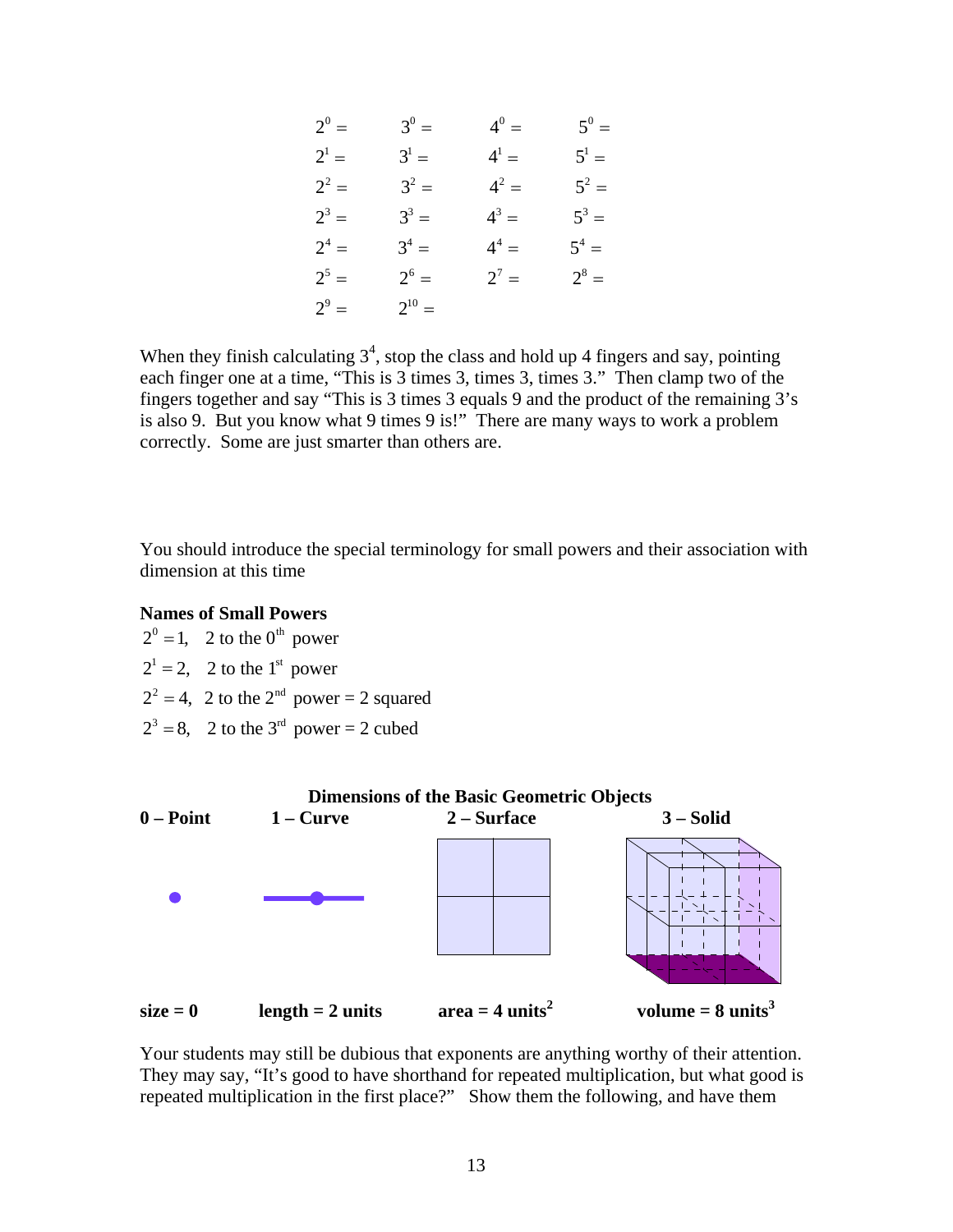expand a few decimal numbers<sup>[3](#page-16-2)</sup> themselves.

$$
703,543.069 =
$$
  
 
$$
7 \times 10^5 + 0 \times 10^4 + 3 \times 10^3 + 5 \times 10^2 + 4 \times 10^1 + 3 \times 10^0 + 0 \times 10^{-1} + 6 \times 10^{-2} + 9 \times 10^{-3}
$$

For younger students you should just tell them that negative exponents are studied in algebra, but for now, they give a neat way of writing fractions without the fraction bar:

 $1-\frac{1}{2}-\frac{1}{10^{-2}}-\frac{1}{2}-\frac{1}{10^{-3}}$  $10^{-1} = \frac{1}{10^{1}} = \frac{1}{10}$ ,  $10^{-2} = \frac{1}{10^{2}} = \frac{1}{100}$ ,  $10^{-3} = \frac{1}{10^{3}} = \frac{1}{1000}$ .

### <span id="page-16-0"></span>**7. Proper Punctuation & Order of Operations**

We will sprinkle comments about correct punctuation throughout this section. But first, the all-important: **Never write two operation symbols in a row**. All the following expressions are wrong:  $2 + 3$ ,  $2 - 3$ ,  $4 - 1$ ,  $-5$ ,  $2 \div 8$ ,  $5 \times \div 1$ ,  $3 \times \times 5$ .

### <span id="page-16-1"></span>*Grouping Symbols*

The first thing to tackle is the use of the parentheses ( ). These are called **grouping symbols**. Before you can use the expression within the parentheses you must **evaluate** that expression. All that means is you must do a side computation to calculate the value before you can combine it with some other expression. For example, in the expression  $(2+3) \times 4$  you must first add the 2 and 3 before multiplying by 4.

How do you say  $(2+3)$  out loud? One way is to say "parenthesis two plus three, parenthesis closed". This is a mouthful! The method we prefer is to say "the **quantity** two plus three". Thus pronounce  $4 \times (2+3)$  as "four times the quantity two plus three". Saying  $(2+3) \times 4$  is a little trickier. You should say "the quantity two plus three ... times four", where the … indicates a brief pause. This way your listener understands you've reached the end of the quantity.

Here are the standard grouping symbols.

Braces:  $\{\}$ , Brackets:  $\lceil \}$ , and Parentheses: (). Absolute value bars: | |

Division bar:  $\frac{a+b}{a} = (a+b) \div (c+d)$  $c + d$  $\frac{+b}{ }=(a+b)\div(c+$  $\ddot{}$ )

In algebra you learn that a **function**,  $f(x)$ , is a kind of grouping symbol. You must first determine what the value  $f(x)$  is before you can use it in an expression. Actually, absolute value and powers are examples of functions.

<span id="page-16-2"></span><sup>&</sup>lt;sup>3</sup> Decimal numbers are not a kind of number. Decimal notation is a way of representing numbers. Likewise, fractions are another way of representing numbers. You can represent all the real numbers with decimal notation, but only the rational numbers with fractional notation. You can represent all the real numbers with something called continued fractions, but that isn't taught anymore.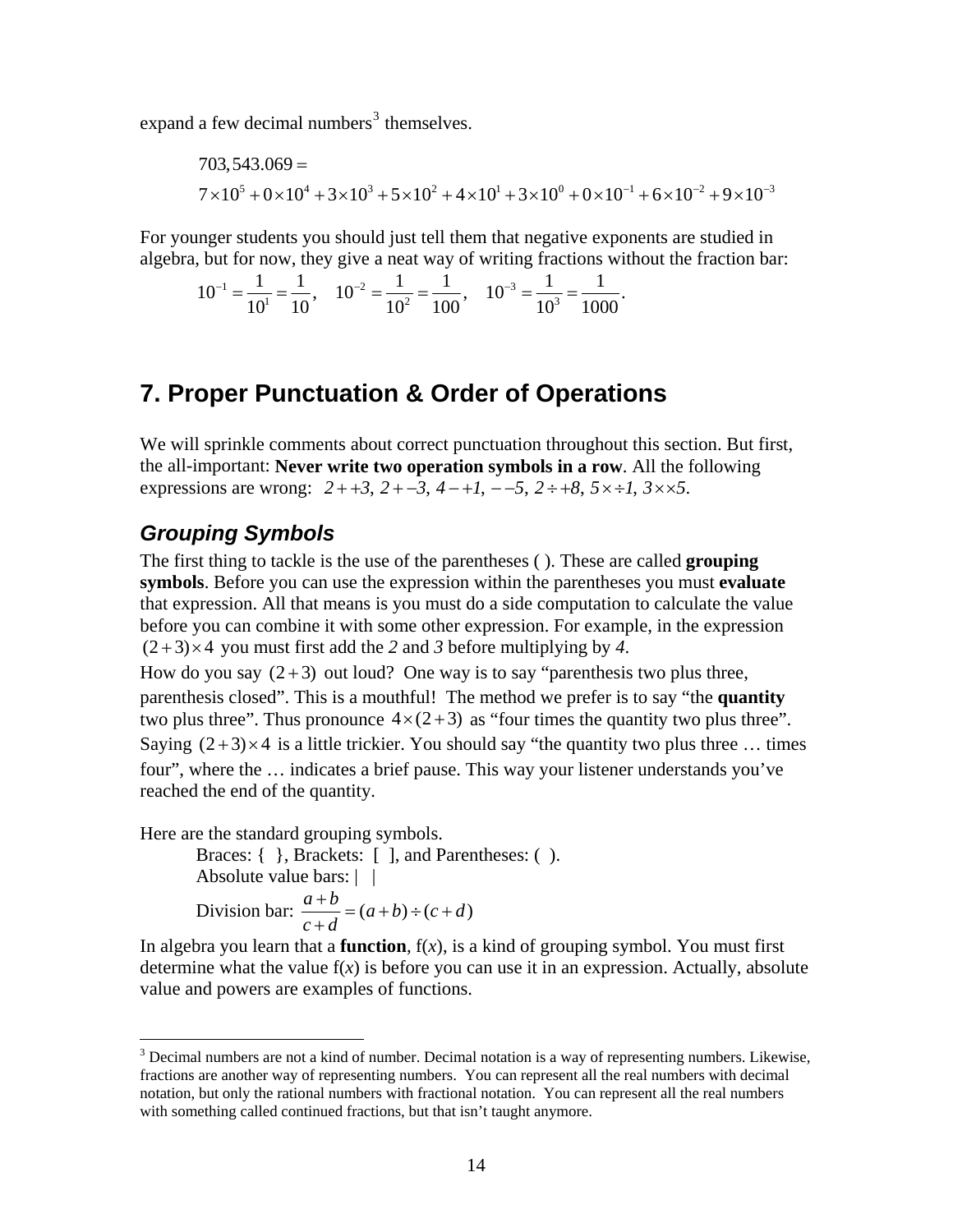#### **PUNCTUATION**:

- Parentheses, brackets, braces, and absolute value bars always come in pairs. You cannot have just one "(". You must always close it off with a ")"!
- The expression  $2 \times (3 + 4 \times (5 6 \times (7 + 8)))$  is difficult to read. This is where the brackets and braces come in.! The normal order of use is parenthesis, then brackets, then braces, but this is not an absolute. Using these we would re-write the last expression as  $2 \times \{3 + 4 \times [5 - 6 \times (7 + 8)]\}$ . This way it is easier to see the groupings.

#### **PRONUNCIATION**:

- $|2-4|$ : "the absolute value of the quantity two minus four"
- $\bullet$   $(-2)^3$ : "the quantity negative two to the third", or "the quantity negative two cubed"
- $\frac{2+3}{1}$  $4 + 5$  $\ddot{}$  $^{+}$ "the quantity two plus three… divided by the quantity four plus five"
- $2 \times \{3 + 4 \times [5 6 \times (7 + 8)]\}$ : "two times the quantity three plus four times the quantity five minus six times the quantity seven plus eight". Wow!

**Exercises.** 
$$
2 \times (5-3) =
$$
  
\n $(3 \times 5) - 10 =$   
\n $(12-7) \times (4+3) =$   
\n $\frac{12-7}{4+3} =$ 

### <span id="page-17-0"></span>*Multiplication Rule*

What number does the expression  $2+3\times4$  represent? There are two ways it can be evaluated:

- Add first and then multiply.  $(2+3) \times 4 = 5 \times 4 = 20$
- Multiply first and then add.  $2+(3\times 4) = 2+12 = 14$

Strictly speaking we should use the parentheses for both of the above cases. Unfortunately this leads very long expressions with tons of parentheses. They can be almost unreadable. A satisfactory solution is obtained by adopting the following convention.

#### M**ultiplication (and division) is done before addition (and subtraction).**

Therefore,  $2+3\times4$  always evaluates to 14, and not 20.

**Exercises.** 
$$
2 \times 3 + 4 \times 5 - 7 =
$$
  
\n $2 - 3 + 4 \times 5 =$   
\n $2 - 6 \div 3 =$   
\n $1 + 2 \times (1 + 4) \times (3 - 1) - 6 =$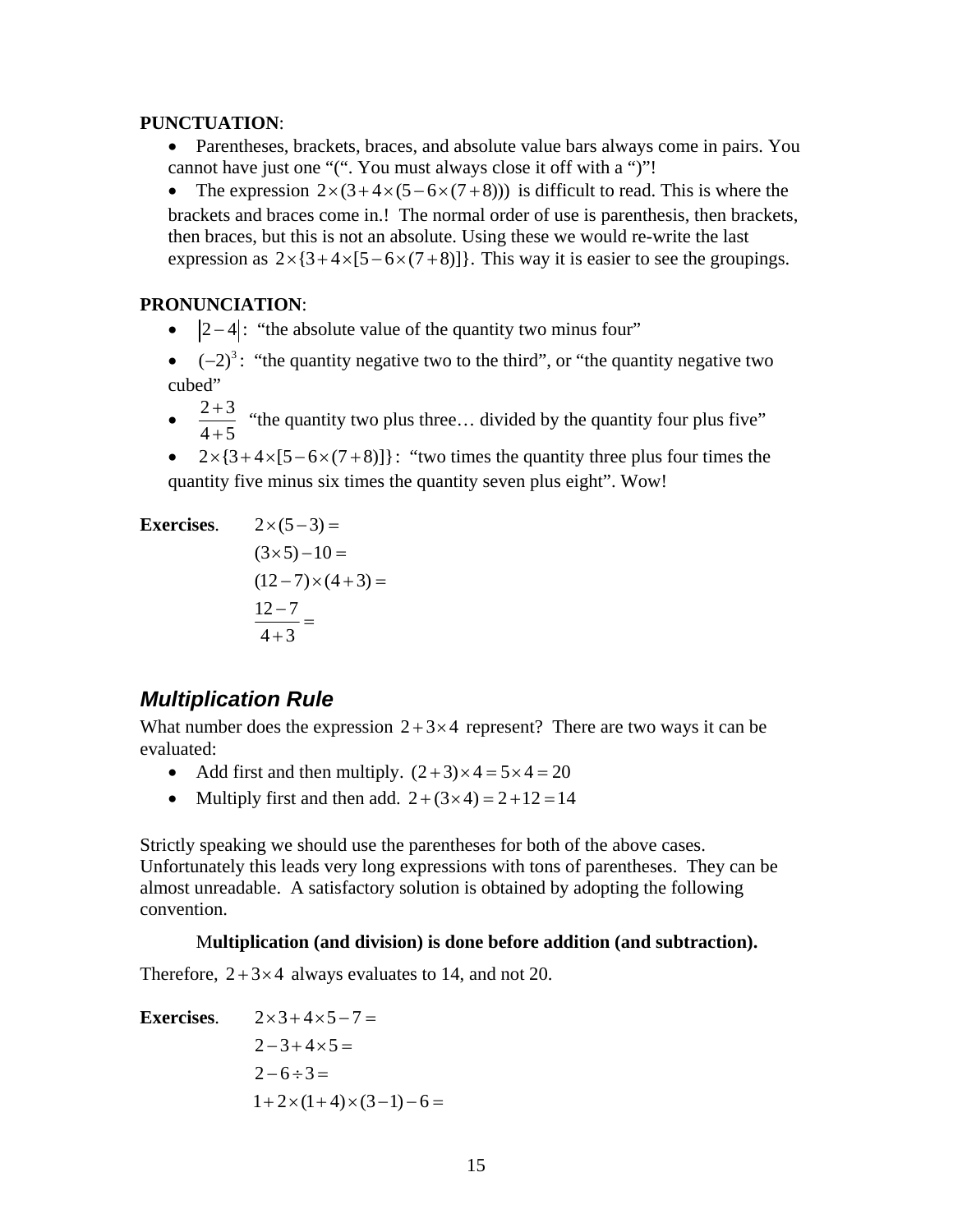### <span id="page-18-0"></span>*Power Rule*

What does  $2+3^4$  mean? We could add 2 and 3 first and then take the 4<sup>th</sup> power, or we could compute 3 to the 4<sup>th</sup> and then add 3.

$$
(2+3)4 = 54 = 625
$$
  
or  

$$
2 + (34) = 2 + 81 = 83
$$

. Also, what about  $2 \times 3^2$ ? does it mean

$$
(2 \times 3)^2 = 6^2 = 36,
$$
  
or  

$$
2 \times (3^2) = 2 \times 9 = 18?
$$

To be utterly proper we should always use parentheses in both case, but again, we get overrun with them. To get around this we adopt another convention:

#### **Compute powers before adding, subtracting, multiplying or dividing.**

Examples. 
$$
-4^2 = -(4 \times 4) = -16
$$

$$
(-4)^2 = (-4) \times (-4) = 16
$$

$$
1 + 2^3 = 1 + 2 \times 2 \times 2 = 1 + 8 = 9
$$

$$
1 + (-2)^3 = 1 + (-2) \times (-2) \times (-2) = 1 - 8 = -7
$$

$$
2 \times (1 + 3 \times 5^2) = 2 \times (1 + 3 \times 25) = 2 \times (1 + 75) = 2 \times 76 = 152
$$

### <span id="page-18-1"></span>*Evaluation Levels*

(Do LEVEL 1 first on down to LEVEL 4)

**LEVEL 1**. Evaluate sub-expressions within grouping symbols, innermost first. **LEVEL 2.**  Evaluate powers, roots and functions in any order. **LEVEL 3**. Evaluate multiplications and divisions, working from left to right. **LEVEL 4**. Evaluate additions and subtractions, working from left to right.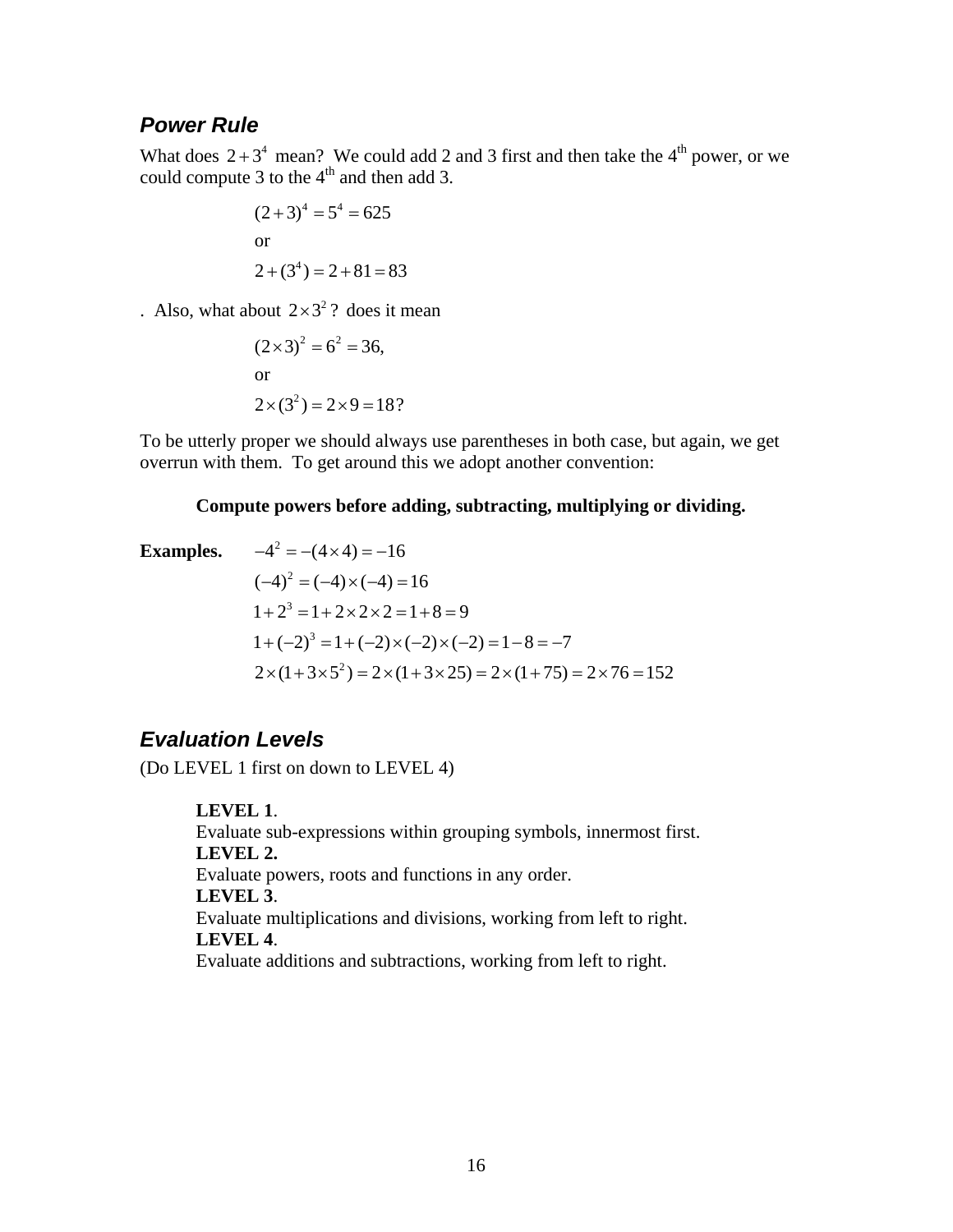Examples. 2+3×4 = 2+12 = 14 but (2+3)×4 = 5×4 = 20  
\n2×3+4×5 = 6+20 = 26 but 2×(3+4×5) = 2×(3+20) = 46  
\n3×2<sup>2</sup> = 3×4 = 12 but (3×2)<sup>2</sup> = 6<sup>2</sup> = 36  
\n2<sup>2<sup>3</sup></sup> = 2<sup>(2<sup>3</sup>)</sup> = 2<sup>8</sup> = 256 but (2<sup>2</sup>)<sup>3</sup> = 2<sup>2</sup> × 2<sup>2</sup> × 2<sup>2</sup> = 4<sup>3</sup> = 64  
\n(-2)<sup>4</sup> = (-2)×(-2)×(-2)×(-2) = 16 but -2<sup>4</sup> = -16  
\nFinally, a real mess  
\n3×{1-2<sup>2</sup> × 
$$
\left[3+(2+\frac{2-4}{5-3})^2\right] = 3 \times {1-4 \times \left[3+(2+\frac{-2}{2})^2\right]}
$$
  
\n= 3×{1-4×[3+1]}  
\n= 3×{1-4×[3+1]}  
\n= 3×{1-16}  
\n= 3×(-15)  
\n= -45

### <span id="page-19-0"></span>**8. Mental Math**

This is a collection of helpful and fun things to learn. There are a lot more of these on the internet. The Trachtenburg method has been used to teach youngsters how do calculate long sums and products of large numbers faster than use a calculator, but this seems to me to be going overboard. There are some things, like factoring integers quickly, that are invaluable in algebra, but the main purpose I use mental math for is to give kids confidence in their ability to do math (and to learn that most problems shouldn't take more than a minute to work).

The trick is to break the problem up into easy pieces, work each piece one at a time in your head and record the results sequentially. When you have finished all the pieces, your answer is staring you in the face. (If you are lucky, you can do it in five easy pieces!)

### <span id="page-19-1"></span>*Digit by Digit Adding and Subtracting*

If there are no carries, you can add or subtract one digit at a time:

$$
8375 - 6223 = 8 - 6, 3 - 2, 7 - 2, 5 - 3 = 2152
$$
  

$$
1375 + 6223 = 1 + 6, 3 + 2, 7 + 2, 5 + 3 = 7598
$$

Going from left to right, or right to left, write down the answer one digit at a time.

#### **Exercises**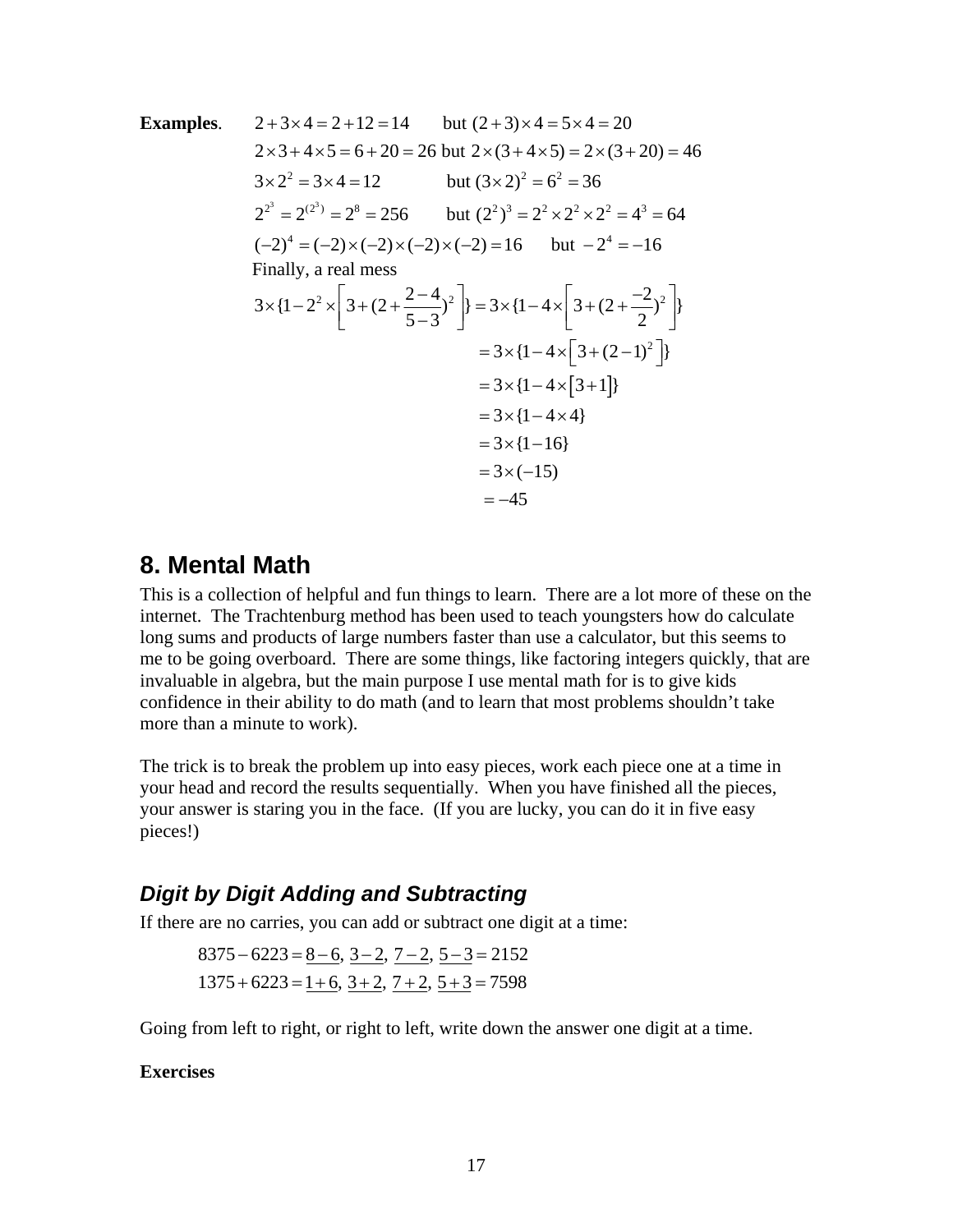$$
12,345 + 54,321 =
$$
  
6,092 - 3,051 =  

$$
15.03 + 34.74 =
$$
  

$$
1.396 - 0.152 =
$$

### <span id="page-20-0"></span>*Tens Complement*

| $1+9=10$     |           | $11+9=20$           |
|--------------|-----------|---------------------|
| $2+8=10$     |           | $1.2 + 0.8 = 2.0$   |
| $3 + 7 = 10$ | <b>SO</b> | $370 + 230 = 600$   |
| $4+6=10$     |           | $400 + 600 = 1000$  |
| $5 + 5 = 10$ |           | $20.5 + 5.5 = 26.0$ |

- **Exercises**  $1040 + 3060 =$ 
	- $27.30 + 33.05 =$  $99.99 + 00.01 =$  $5146 + 5632 =$  $280.5 + 420.5 =$

### <span id="page-20-1"></span>*Using Nearby Numbers*

Keep your eye out for opportunities like these.

 $9,999 + 7 = (10,000 - 1) + 7 = 10,000 + 6 = 10,006$  $998 \times 30 = (1,000 - 2) \times 30 = 1,000 \times 30 - 2 \times 30 = 30,000 - 60 = 29,940$ 

### <span id="page-20-2"></span>*Multiplying by Powers of 10*

Multiplying by  $10<sup>n</sup>$  moves the decimal point *n* spaces to the right.

| $10^0 = 1$<br>$.03 \times 10^{0} = \frac{3}{100} \times 1 = \frac{3}{100} = 0.03 = .03$ |  |
|-----------------------------------------------------------------------------------------|--|
|-----------------------------------------------------------------------------------------|--|

$$
10^{1} = 10 \qquad \qquad .03 \times 10^{1} = \frac{3}{100} \times 10 = \frac{3}{10} = 0.30 = 0.3
$$

$$
10^2 = 100 \t\t 0.03 \times 10^2 = \frac{3}{100} \times 100 = 3 \times 1 = \frac{03}{2} \cdot 0 = 3
$$

$$
10^3 = 1000 \qquad \qquad .03 \times 10^3 = \frac{3}{100} \times 1000 = 3 \times 10 = \underbrace{030}_{3} = 30
$$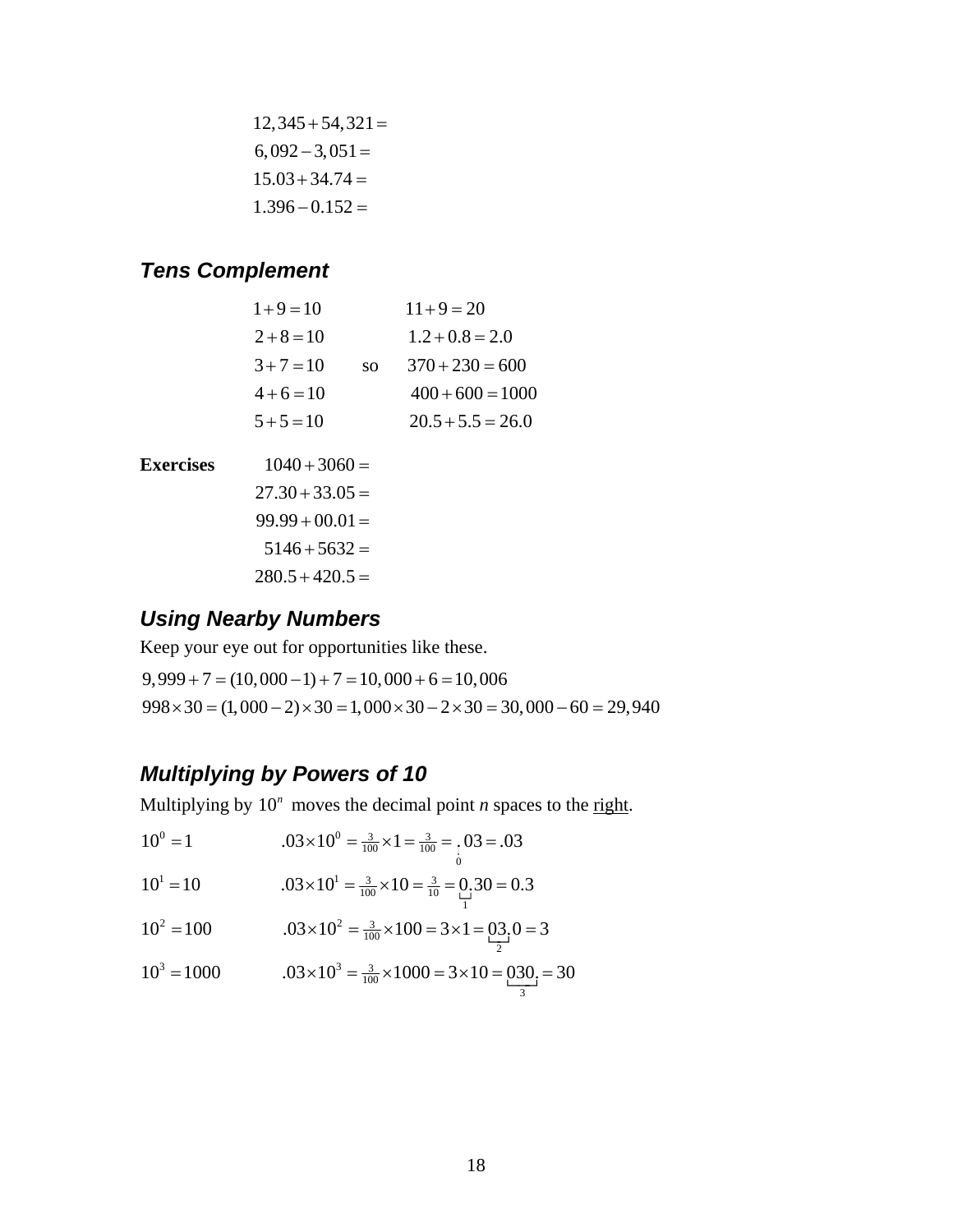Exercises

\n
$$
.12 \times 10000 =
$$
\n
$$
.0012 \times 10^{5} =
$$
\n
$$
23.781 \times 10 =
$$
\n
$$
.123 \times 10^{2} =
$$
\n
$$
10^{6} =
$$

Multiplying by  $10^{-n}$  moves the decimal point *n* spaces to the <u>left</u>.

$$
10^{-1} = 0.1
$$
  
\n
$$
32 \times 10^{-1} = 32 \times \frac{1}{10} = \frac{32}{10} = 3.2
$$
  
\n
$$
10^{-2} = .01
$$
  
\n
$$
32 \times 10^{-2} = 32 \times \frac{1}{100} = \frac{32}{100} = .32 = 0.32
$$
  
\n
$$
10^{-3} = .001
$$
  
\n
$$
32 \times 10^{-3} = 32 \times \frac{1}{1000} = \frac{32}{1000} = .032 = .032
$$
  
\n
$$
10^{-3} = .0001
$$
  
\n
$$
32 \times 10^{-4} = 32 \times \frac{1}{10000} = \frac{32}{10000} = .0032 = .0032
$$

Exercises.

\n
$$
12 \times .00001 =
$$
\n
$$
.0012 \times 10^{-1} =
$$
\n
$$
23.781 \times 10^{-2} =
$$
\n
$$
56,123.11 \times 10^{-3} =
$$
\n
$$
10^{-6} =
$$

### <span id="page-21-0"></span>*Multiplying by 25*

Look at the way this product is expanded.

$$
11 \times 25 = 25 + 25 + 25 + 25
$$
  
+25 + 25 + 25 + 25  
+25 + 25 + 25  
= 100 + 100 + 75  
= 275

Each group of four 25's adds to 100. There are 2 such groups with three 25's left over. It is easy to see that the product is 275. So how would you multiply 37 and 25? Well, every four 25's make 100, so how many fours are there in 37? There are 9 with one 25 left over. Thus  $73 \times 25 = 925$ .

**To multiply an integer by 25, divide the integer by 4. The quotient tells you how many 100's are in the answer and the remainder tells you how many 25's**.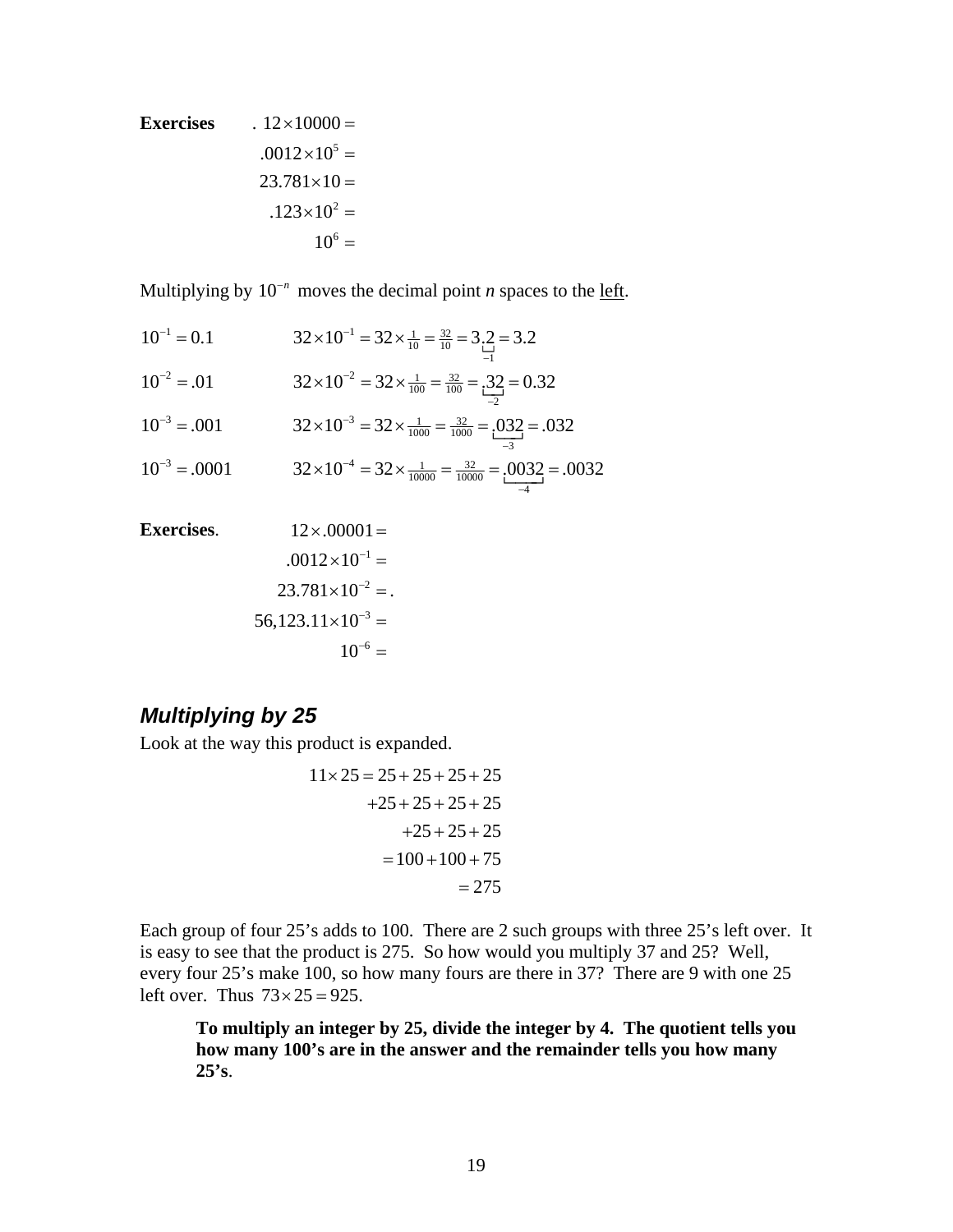**Worked examples** (I use " $\rightarrow$ " to separate steps in a process and " $\Rightarrow$ " is used in logic for the word "implies".)

$$
19 \times 25 \rightarrow 19 = 4 \times 4 + 3 \Rightarrow 19 \times 25 = 475
$$
  
\n
$$
54 \times 25 \rightarrow 54 = 13 \times 4 + 2 \Rightarrow 19 \times 25 = 1350
$$
  
\n
$$
-9 \times 25 \rightarrow 9 = 2 \times 4 + 1 \Rightarrow -9 \times 25 = -225
$$
  
\n
$$
1904 \times 25 \rightarrow 1904 = 476 \times 4 + 0
$$
  
\n
$$
\Rightarrow 19 \times 25 = 47600
$$
  
\n
$$
(2^7 + 1) \times 25 \rightarrow 2^7 + 1 = 2^5 \times 4 + 1 = 32 \times 4 + 1
$$
  
\n
$$
\Rightarrow (2^7 + 1) \times 25 = 3225
$$

### <span id="page-22-0"></span>*Factoring Integers*

if a, b and c are integers, and  $a = b \times c$ , we say that b and c are **factors** of a, or that b and *c* **divide** *a*. It is very useful to quickly decide whether one integer divides another. The simplest divisibility rules are for 2, 5, and 10:

**2** divides an integer if and only if it ends in 0, 2, 4, 6 or 8.

**5** divides an integer if and only if it ends in 0 or 5.

**10** divides an integer if and only if it ends in 0.

So 1,235,776 is divisible by 2, 205 is divisible by 5 and 1,290 is divisible by 10.

Slightly more complicated, but still easy to use are:

**3** divides an integer if and only if the sum of its digits are divisible by 3. **9** divides an integer if and only if the sum of its digits are divisible by 9.

Therefore, 126 is divisible by 3 and also 9.

Even more complicated, but do-able is

**11** divides an integer if and only if the sum of every other one of its digits minus the sum of the remaining digits is divisible by 11.

So 2,178 is divisible by 11 (and also 2 and 9) and we can quickly see (using 1 digit mental division) that

 $2,178 = 2 \times 1,089 = 2 \times 9 \times 121 = 2 \times 9 \times 11 \times 11 = 2 \times 3^2 \times 11^2$ 

### <span id="page-22-1"></span>**One Digit Mental Division**

You cannot do this efficiently unless you have your multiplication tables down cold. Here is a step by step for dividing 1904 by 5 in your head:

- 5 goes into 19 3 times with a remainder of 4. Write down 3, remainder 4;
- $\bullet$  5 goes into 40 8 times with a remainder of 0. Write 8 next to the 3, remainder 0;
- $\bullet$  5 goes into 04 0 times with a remainder of 4. Write 0 next to the 8, remainder 4;
- The quotient  $Q=380$  and the remainder R=4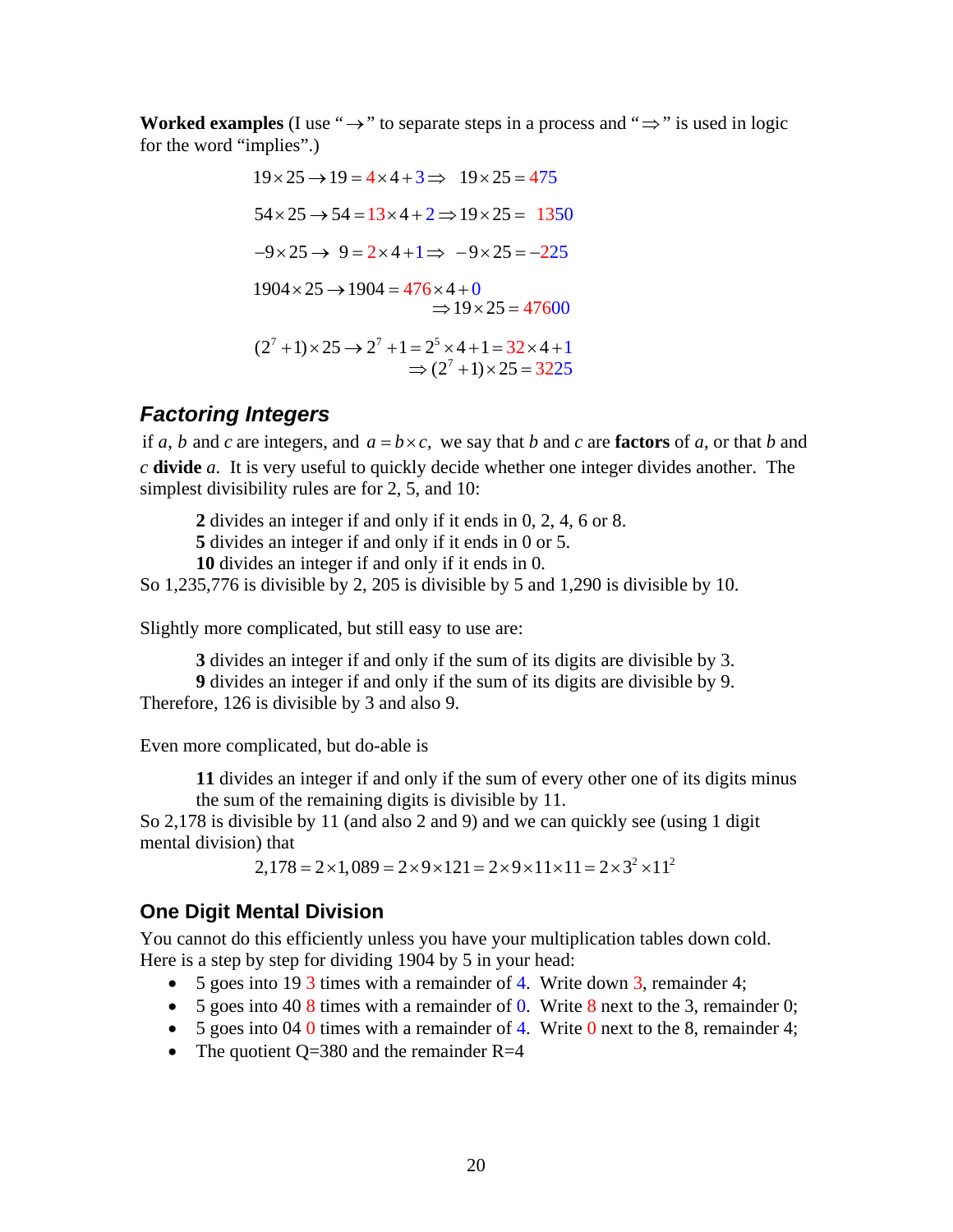### <span id="page-23-0"></span>**Simplify a Numerical Fraction**

Reduce  $\frac{42 \cdot 240}{256}$ 900  $\frac{.240}{.20}$ . Do this one prime at a time:

• The 10's cancel so we imagine  $\frac{42.24}{\sqrt{25}}$ 90  $\frac{.24}{\circ}$  in our minds. It is clear that 2, 3, 5 and 7 are primes appearing in at least one of the three factors. There may be others, but

we will determine that at the end.

 $\bullet$  42 = 6 × 7, so 2 divides 42 just once and 8 divides 24 with a quotient of 3, so we have  $2<sup>4</sup>$  in the numerator. 2 divides 90 with quotient 45, so we have  $2<sup>1</sup>$  in the

denominator. This simplifies to  $2^3$  in the numerator. Write  $\frac{2^3}{\cdot}$ .

- 3 divides 42 just once and 24 just once, so we have  $3^2$  in the numerator which cancels with the 9 in the denominator. Don't write down anything.
- 5 is not a factor in the numerator and appears once in the denominator. Write  $2^3$ .

$$
\frac{2}{5}.
$$

 7 is all that's left in the 42 and it is not a factor of the numerator. Write  $2^3 \cdot 7$  56 5 5  $\frac{.7}{.} = \frac{56}{.}$ .

### <span id="page-23-1"></span>**Simplify an Algebraic Fraction**

This is actually easier than the numerical example. You can work a lot of the problem in your head while you are writing it down.

- Reduce  $\frac{30 \cdot a^{3-m} \cdot b^{-2} \cdot (2 \cdot x 1)}{a}$  $(2 \cdot x - 1)$  $3-m$   $b^{-2}$   $(2 \times 1)^5$  $3+m$   $k^{-4}$   $(2 \times 1)^{-3}$  $30 \cdot a^{3-m} \cdot b^{-2} \cdot (2 \cdot x - 1)$  $25 \cdot a^{3+m} \cdot b^{-4} \cdot (2 \cdot x - 1)$ *m m*  $a^{3-m} \cdot b^{-2} \cdot (2 \cdot x)$  $a^{3+m} \cdot b^{-4} \cdot (2 \cdot x)$  $-m$   $\mathbf{L}^ +m$   $k^{-4}$  (2  $n$  1)<sup>-1</sup>  $\cdot a^{3-m} \cdot b^{-2} \cdot (2 \cdot x \frac{a^{3+m} \cdot b^{-4} \cdot (2 \cdot x - 1)}{a^{3+m} \cdot b^{-4} \cdot (2 \cdot x - 1)^{-3}}$ .
- The primes factors are 2, 3, 5, *a*, *b*, and  $(2 \cdot x 1)$ .
- 5 is the only common factor of 25 and 30. Write down  $\frac{6}{5}$ .
- The exponent of a is  $3 m (3 + m) = -2 \cdot m$ . Write down  $\frac{6}{2 \cdot 3^{2m}}$  $\overline{6}$  6  $5 \cdot a^{2 \cdot m}$  $a^2$  $\frac{a^{2m}}{a^{2m}}$ .
- The exponent of b is  $-2-(-4) = 2$ . Write down  $\frac{6 \cdot b^2}{5 \cdot a^{2m}}$  $6 \cdot b^2$ 5 *m*  $b^2$  $a^2$  $\cdot b^2$  $\frac{a^{2m}}{a^{2m}}$ .
- The exponent of  $2 \cdot x 1$  is  $5 (-3) = 8$ . Write down  $\frac{6 \cdot b^2 \cdot (2 \cdot x 1)^8}{5 \cdot a^{2m}}$  $6 \cdot b^2 \cdot (2 \cdot x - 1)$  $5 \cdot a^{2 \cdot m}$  $b^2 \cdot (2 \cdot x)$  $a^2$  $\cdot b^2 \cdot (2 \cdot x \frac{(2^{n} - 1)}{a^{2m}}$ .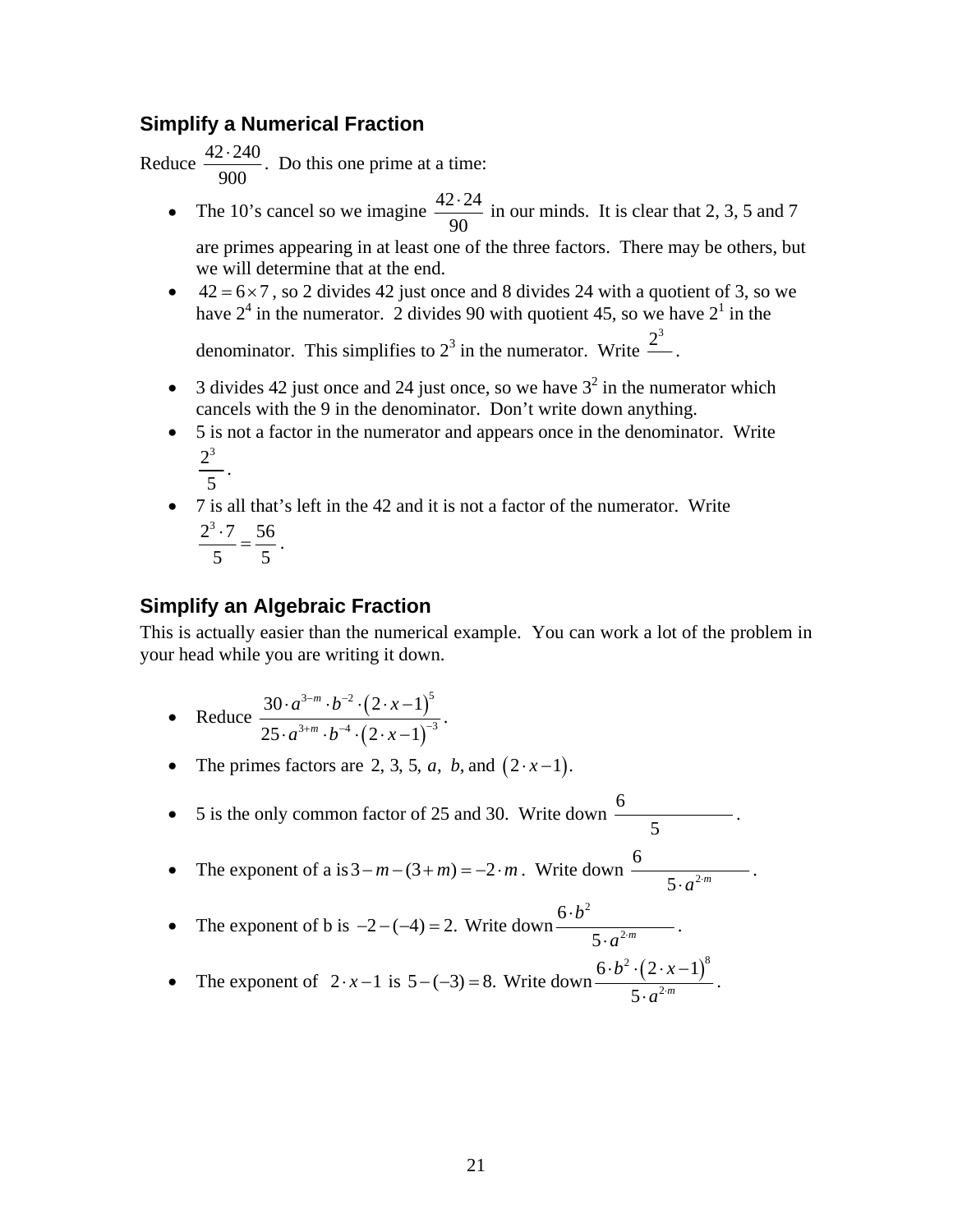#### **Solve a Linear Equation**

 $2(2p-3) = 3(p+7)$  $\Rightarrow$  4p-6=3p+21  $\Rightarrow$  4p-3p=21+6  $\Rightarrow$   $p=27$ 

**Mental Math:** The coefficient of *p* on the left hand side (lhs) is 4 and on the rhs is 3. Subtracting 3p from both sides gives p with a coefficient of 1 on the lhs. This is the denominator of the solution. The constant term on the lhs is –6 and subtracting this from both sides adds 6 to the 21 to get 27 a

### <span id="page-24-0"></span>**9 Equations and Inequalities**

graders solving  $3 \cdot z + 2 = z - 7$  in a few days time! If you have not used this approach to, you should try it out. I was able to get gifted fourth

### <span id="page-24-1"></span>*Syntax*

Simple equations and inequalities are sentences whose syntax is

noun/verb/noun

lhs/verb/rhs

where the nouns are arithmetic or algebraic expressions and the verbs are

"is equal to", "is less than", "is greater than", "is less than or equal to",

"is greater than or equal to", or "is not equal to".

We normally use the symbols  $=$ ,  $\neq$ ,  $\lt$ ,  $\leq$ ,  $\gt$ , and  $\geq$  as shorthand for the verbs. We use **lhs** and **rhs** as abbreviations for left hand side and right hand side. Thus, equations look like

$$
x+3=5
$$
,  $x^2-2 \cdot x + 3 = x+1$ ,  $\frac{(x-1) \cdot (x-2)}{x+4} = 0$ ,

and inequalities look like

$$
x+3>5
$$
,  $x^2-2 \cdot x + 3 \le x+1$ ,  $\frac{(x-1) \cdot (x-2)}{x+4} \ne 0$ .

#### <span id="page-24-2"></span>**An Aside**

Much of mathematics deals with simple sentences such as these. For example, in set theory the nouns are sets (and set variables) and combinations of these into set expressions. Expressions are combined using the basic operations of **intersection**  $(\cap)$ , **union** ( $\cup$ ) and **complement** ( $\overline{\phantom{a}}$ ) and look like

*A*,  $A, A \cup B, A \cup B, A \cap (B \cup C)$ , and  $(A \cup B) \cap (C \cap D)$ .

The basic verb is "is a member of"  $(\in)$ . This is used to define other verbs such as "is a subset of  $(\subseteq)$ , "is equal to" (=), "is not a member of" ( $\notin$ ), "is a proper subset of" ( $\subset$ ), and "is not equal to"  $(\neq)$ . Thus, set equations and inequalities look like

$$
x \in A, \ x \notin D \cap F,
$$
  

$$
A \cup X = B, \ A \cap (\overline{B} \cup X) \subset C \cap \overline{D},
$$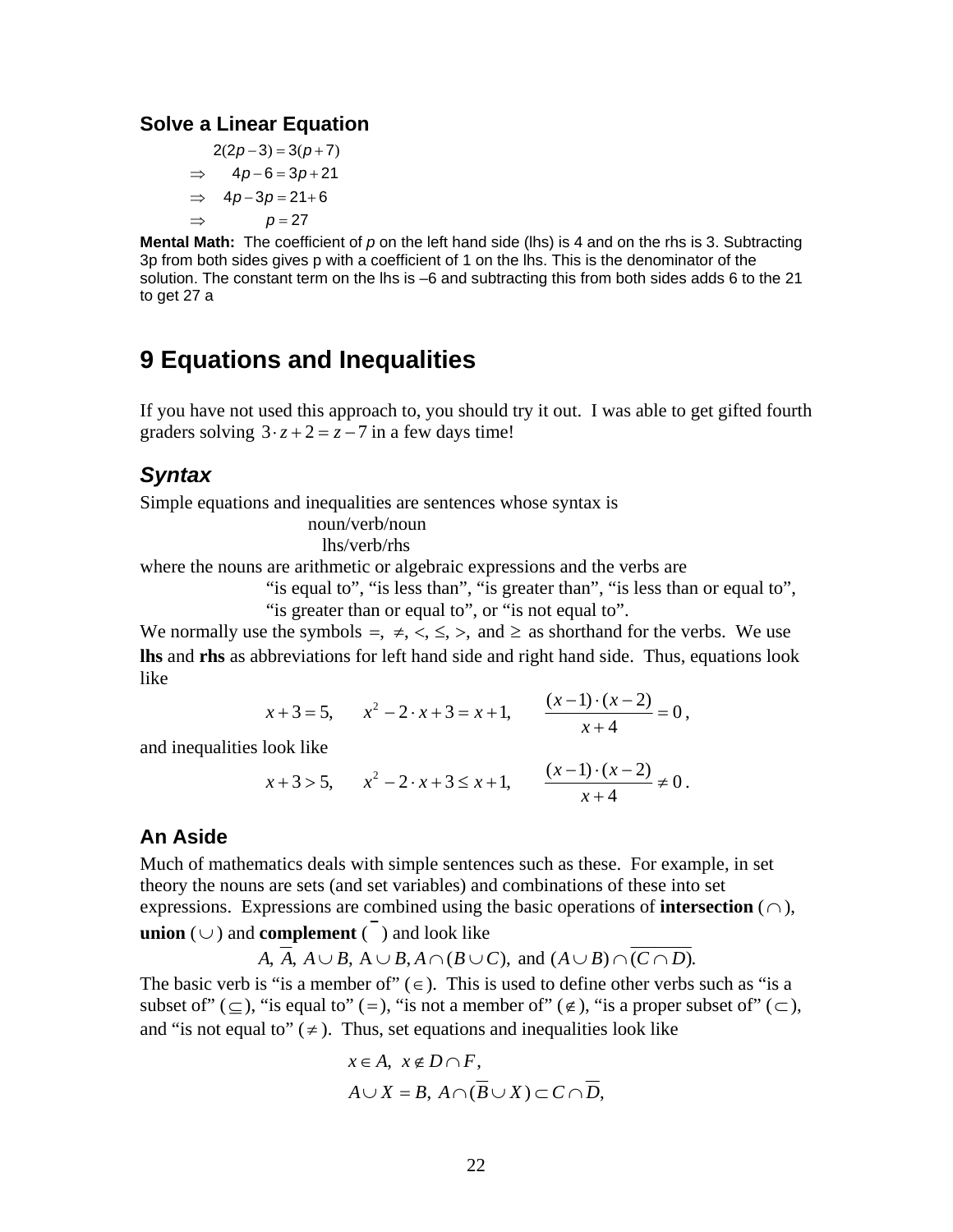And so on. I'm not trying to teach you set theory, but look how similar these expressions are to numerical equations and inequalities. In fact, there are amazing similarities between elementary set theory and algebra. I do want you to know what are the accepted standard notations for the different number sets (among the mathematicians I know):

The natural numbers:  $\mathbb{N} = \{0, 1, 2, ...\}$ The integers:  $\mathbb{Z} = \{..., -2, -1, 0, 1, 2, ...\}$ The rational numbers:  $\mathbb{Q} = \left\{ \frac{m}{n} \right\}$ ; such that  $m, n \in \mathbb{Z}$  and  $n \neq 0$  $\mathbb{Q} = \left\{ \frac{m}{n} \text{; such that } m, n \in \mathbb{Z} \text{ and } n \neq 0 \right\}$ The real numbers:  $\mathbb{R} = \left\{ \pm \sum_{k=-n}^{\infty} \frac{a_k}{10^k} \right\}$ ; where  $n \in \mathbb{N}$  and the  $a_k$  are digits  $\sum_{k=-n}$  10<sup>k</sup>  $\frac{a_k}{a_k}$ ; where  $n \in \mathbb{N}$  and the *a* ∞  $\mathbb{R} = \left\{ \pm \sum_{k=-n}^{\infty} \frac{a_k}{10^k}$ ; where  $n \in \mathbb{N}$  and the  $a_k$  are digits The complex numbers:  $\mathbb{C} = \{a+b \cdot i; \text{ where } a, b \in \mathbb{R} \text{ and } i = \sqrt{-1}\}\$ 

The Z comes from "zahlen", the German word for "numbers", and Q comes from the word "quotient". The definition of the real numbers probably has you scratching your head, but it is shorthand for all decimal numbers such as

 $-2,001,682.0001020...$ ,  $\sqrt{2}$  and  $\pi$ . This shows you simultaneously the power of succinct notation (that 3.5 inches condenses a book) and why students hate mathematicians.

### <span id="page-25-0"></span>*Semantics*

Now that we know what these things look like, the question is, "What do they mean?" It's real simple! Equations and inequalities are shorthand for many statements, usually infinite. The statements are obtained by substituting all numbers in the range of the variable(s). For example, if *x* is an integer,  $x+3=2$  and  $x+3>2$  are shorthand for

| $x+3=2$  | $x + 3 > 2$ |
|----------|-------------|
|          |             |
| $-2+3=2$ | $-2+3>2$    |
| $-1+3=2$ | $-1+3>2$    |
| $0+3=2$  | $0+3>2$     |
| $1+3=2$  | $1+3 > 2$   |
| $2+3=2$  | $2+3>2$     |
|          |             |

At this point I would put the students of teams of two or three and give them six sentences of the form  $x + a \sim b$ , replacing  $\sim$  by each of =,  $\neq$ ,  $\lt$ ,  $\leq$ ,  $\gt$ , and  $\geq$ . Using the solution to the equality (b-a) as a center value, have them expand each equation/inequality to five or seven statements. Do this for both a and b positive, both negative, one positive and one negative, and one when both a and b are larger than 1,000,000. Have them save these for later use.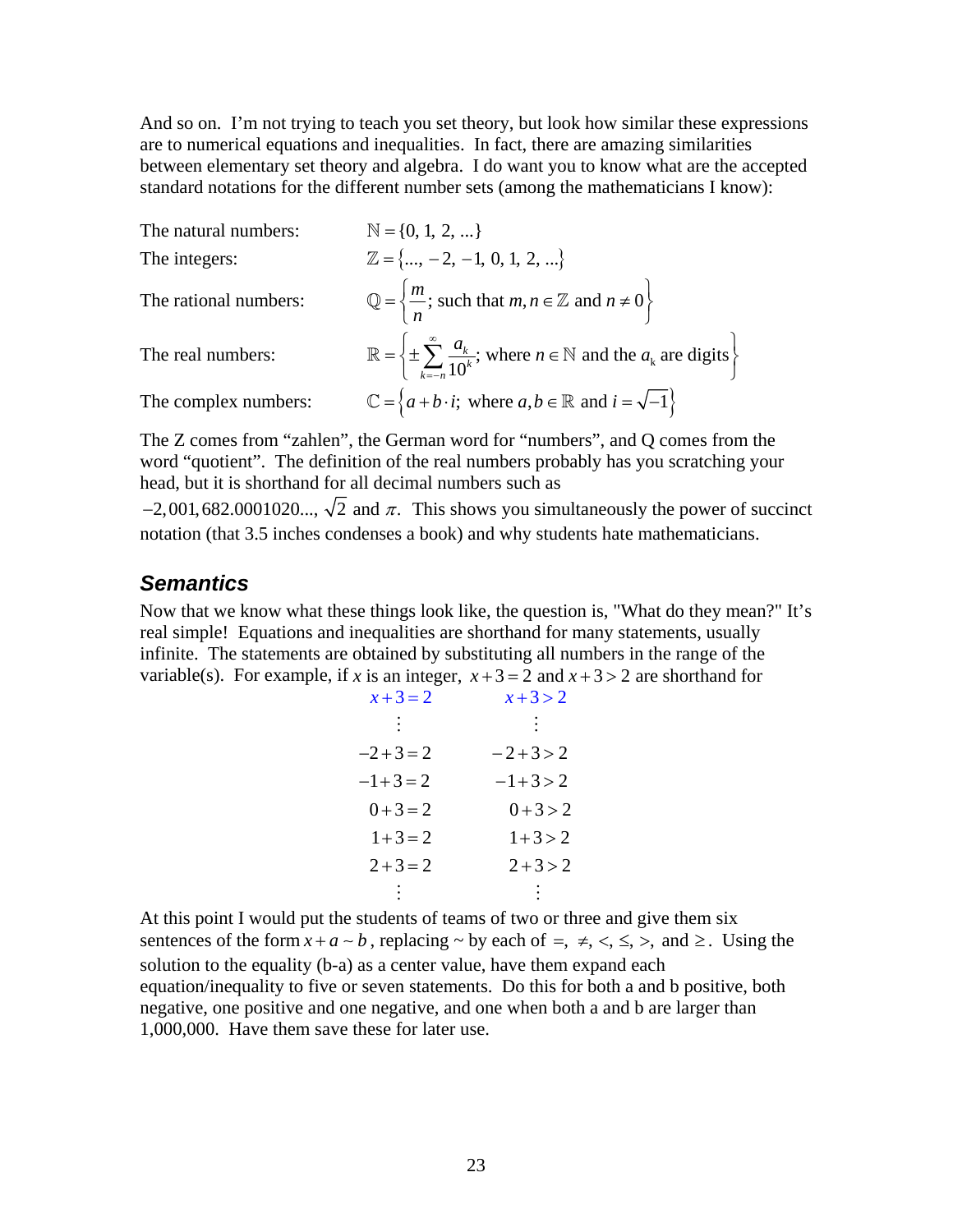### <span id="page-26-0"></span>*True or False*

In logic, a statement is a sentence that is either true or false. Some sentences are not statements.

| Let's eat out.          | (Proposal)    |
|-------------------------|---------------|
| Fantastic!              | (Exclamation) |
| You need some glasses   | (Suggestion)  |
| Where is the TV remote? | (Question)    |
| Go to bed.              | (Command)     |

Any equation that has no variables is a statement since both its left and right hand sides evaluate to a number, so the resulting sentence must be either true or false. If there is a variable, as in  $x + 3 = 2$  or  $x + 3 > 2$ , then it is neither true nor false. The question is, for what numbers is it true and for which is it false? By expanding these sentences, it is easy to determine this on a case-by-case basis.

| $x+3=2$ ?  | $x+3>2$ ?  |
|------------|------------|
| $\vdots$ F | $\vdots$ F |
| $-2+3=2$ F | $-2+3>2$ F |
| $-1+3=2$ T | $-1+3>2$ F |
| $0+3=2$ F  | $0+3>2$ T  |
| $1+3=2$ F  | $1+3>2$ T  |
| $2+3=2$ F  | $2+3>2$ T  |
| $\vdots$ F | $\cdots$   |

**Definition:** A **solution** to an equation or inequality is any number that produces a true statement when substituted for the variable.

Thus, the (only) solution to  $x + 3 = 2$  is  $x = -1$  and the (infinitely many) solutions to  $x + 3 > 2$  is  $x > -1$ .

Now have your students take out those sheets where they had expanded all the  $x + a - b$  equations and inequality, mark each statement as true or false, and write down the solutions. The intended result of this exercise is for the students to discover for themselves that

- In the case of the equality: Once you see that  $x = -1$  is a solution, then any increase or decrease of *x* will lead to a corresponding increase or decrease of the lhs while the rhs remains the same, so  $-1$  is the only solution to the problem, and
- In the case of the inequality: Once you find a value for x which is a solution, then any increase in this value will only make the lhs larger and hence, must also be a solution, and once you find a value of *x* which is not a solution, then any decrease in its value will make the lhs smaller and hence, will also be a non-solution

What does solve mean?

**"Solve**  $x+3=5$ " is short for "What is the number that makes  $x+3=5$  true."

#### **Be careful what you ask for!**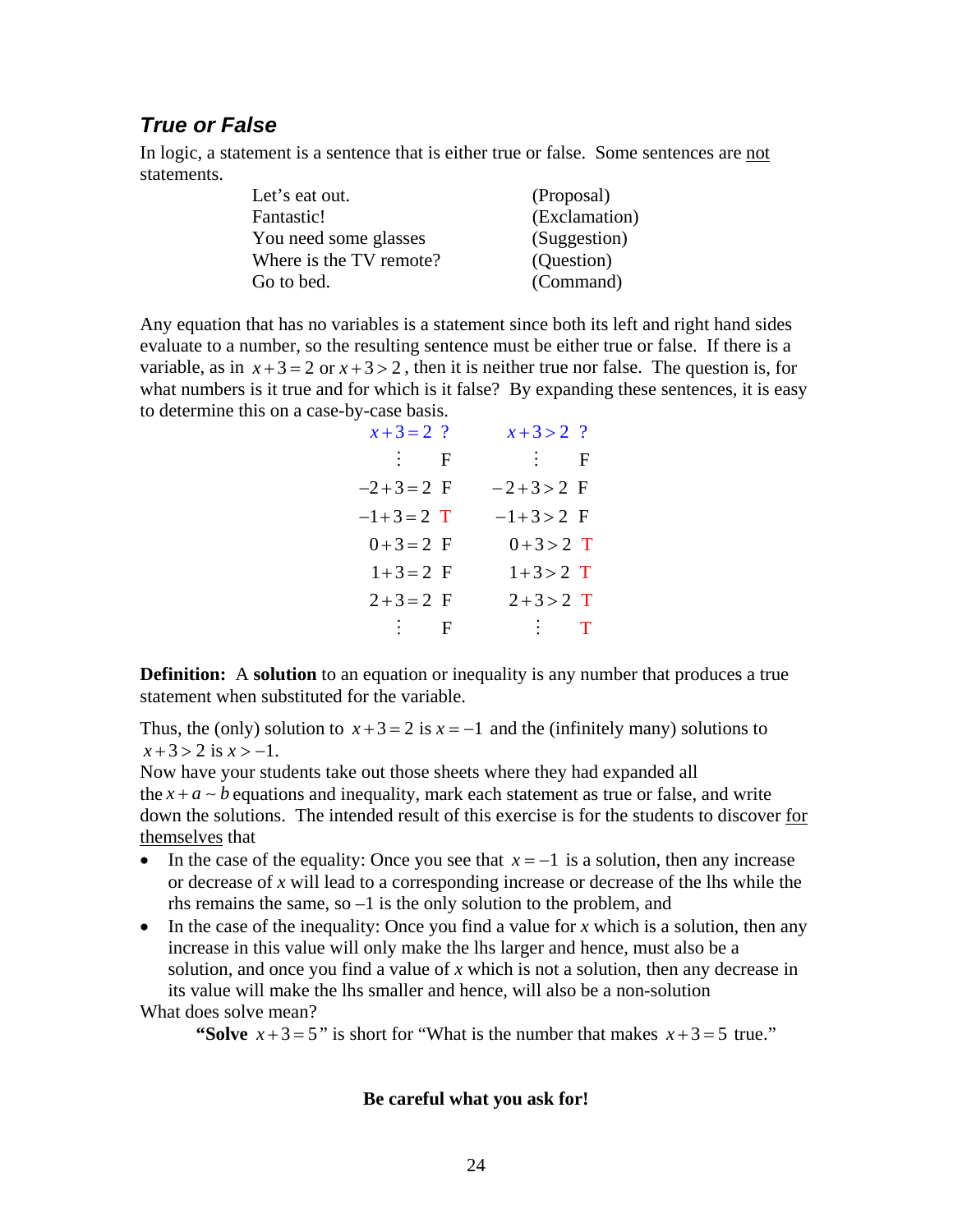

What should a solution look like? How do I know when I'm finished? You are done when you have an equation or inequality in the form:

variable = number, variable > number, variable < number,

variable  $\ge$  number, variable  $\le$  number, or variable  $\neq$  number, Also acceptable is the same as above with variable and number reversed.

Now have them solve on their own some simple problems from scratch. Here are some examples:

> $x - 4 = 2$  $x - 4 \leq 2$  $2x = 4$  $2x > 4$

Finally, give them the equation  $x + 5$ , 230, 449 = -10, 546, 817, and ask them to expand it to find the solution(s) without giving them a starting point. Let them flounder around with this for a while until they start understanding the magnitude of the problem, if all you can do is guess at the answer. Point out to them that while the expanding an equation is very helpful in understanding what an equation is and what a solution is, it does not provide a practical method for finding a solution. The next few sections are all about finding such a method.

This situation occurs over an over in mathematics. A theoretical definition is intuitively clear, but computationally ineffective, leading to a, sometimes long and difficult, search for an efficient algorithm. Theoretical definitions are most important in applied mathematics. It is usually easy to intuitively model a problem in physics with algebraic and differential equations (and a lot of other stuff) using them.

### <span id="page-27-0"></span>*The Algebraic Method*

The objective of the next few sections is to try to have the students discover the method themselves. As soon as they have discovered that when you add the same number to both sides of an equation you get an equivalent equation, challenge them to use this fact to find a sure fire method of solving equations of the form  $x + a = b$ .

**Definition: Equivalent** equations and inequalities have exactly the same solutions.

Put your students in groups of two or three and put an equation, say  $x + 3 = 2$ , on the board. Have them add the same number, say 2, and subtract the same number, say 4,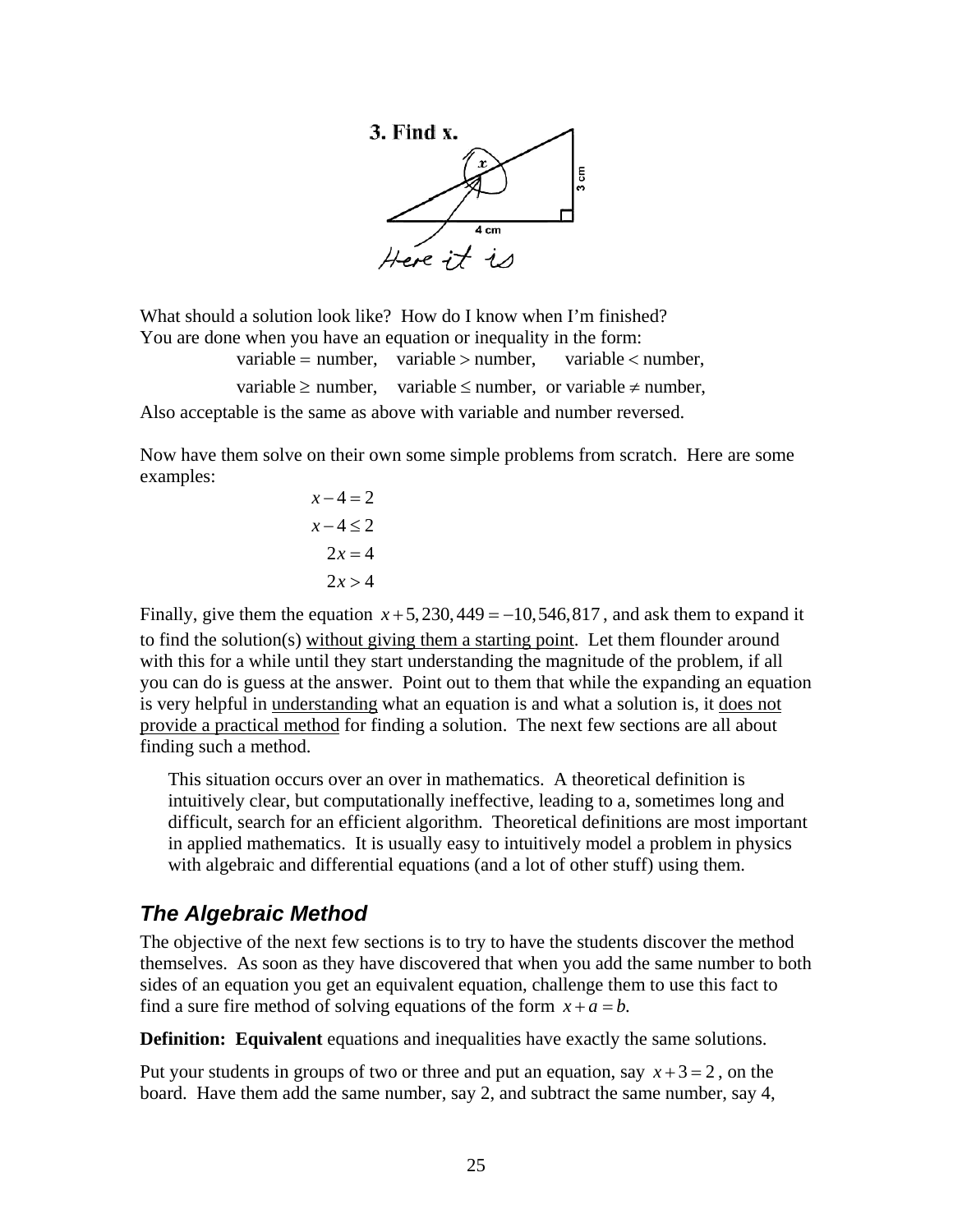from both sides of the equation to get two new equations,  $x + 5 = 4$  and  $x - 1 = -2$ . then have them expand the equations and mark the statements true or false.

| equation     | add 2       | $add -4$                       |
|--------------|-------------|--------------------------------|
| $x + 3 = 2$  | $x + 5 = 4$ | $x-1=-2$                       |
| $\cdots$ : F | $\vdots$ F  | $\vdots$ F                     |
| $-2+3=2$ F   |             | $-2+5=4$ F $-2-1=-2$ F         |
| $-1+3=2$ T   |             | $-1+5=4$ T $-1-1=-2$ T         |
|              |             | $0+3=2$ F $0+5=4$ F $0-1=-2$ F |
| $1+3=2$ F    | $1+5=4$ F   | $1 - 1 = -2$ F                 |
| $2+3=2$ F    | $2+5=4$ F   | $2 - 1 = -2$ F                 |
| $\vdots$ F   | $\vdots$ F  | $\vdots$ F                     |

Now have them do the same thing for an inequality.

| inequality    | add 2                                                       | add $-4$                                      |
|---------------|-------------------------------------------------------------|-----------------------------------------------|
| $x+3\geq 2$   | $x+5\geq 4$                                                 | $x-1\geq -2$                                  |
| $\vdots$ F    |                                                             | $\vdots$ $\vdots$ $\vdots$ $\vdots$ $\vdots$  |
|               |                                                             | $-2+3 \ge 2$ F $-2+5 \ge 4$ F $-2-1 \ge -2$ F |
|               |                                                             | $-1+3 \ge 2$ T $-1+5 \ge 4$ T $-1-1 \ge -2$ T |
|               |                                                             | $0+3 \ge 2$ T $0+5 \ge 4$ T $0-1 \ge -2$ T    |
| $1+3\geq 2$ T |                                                             | $1+5 \ge 4$ T $1-1 \ge -2$ T                  |
| $2+3\geq 2$ T | $2+5 \geq 4$ T                                              | $2-1 \ge -2$ T                                |
| $\cdots$      | $\blacksquare$ $\blacksquare$ $\blacksquare$ $\blacksquare$ | $\mathbf{r}$ is the $\mathbf{r}$              |

Let them try a few more exercises like these and then challenge them to find the "theorem". This will probably be near the end of the period, so sent them home to think about it, sleep on it, and think about it some more. What you are hoping for of course is that most of them will be able to come up with a good approximation to the statement:

#### **Adding or subtracting the same number to both sides of an equation or inequality yields an equivalent equation.**

So what good is this? Set things up by first asking the students what  $x+0$  is. Have them substitute different numbers for *x*. Once they understand  $x+0=x$ , give them a problem like  $u + 97 = 124$  and ask what they would do to solve it in less than 30 seconds! In a bit remind them that a solution should look like  $u = number$ , so how can they get  $u$  by itself on the lhs? Then, what do you have to add to 97 to get 0? Let the groups work it out. The hope is that some will figure out you can go through the following sequence of equivalent equations: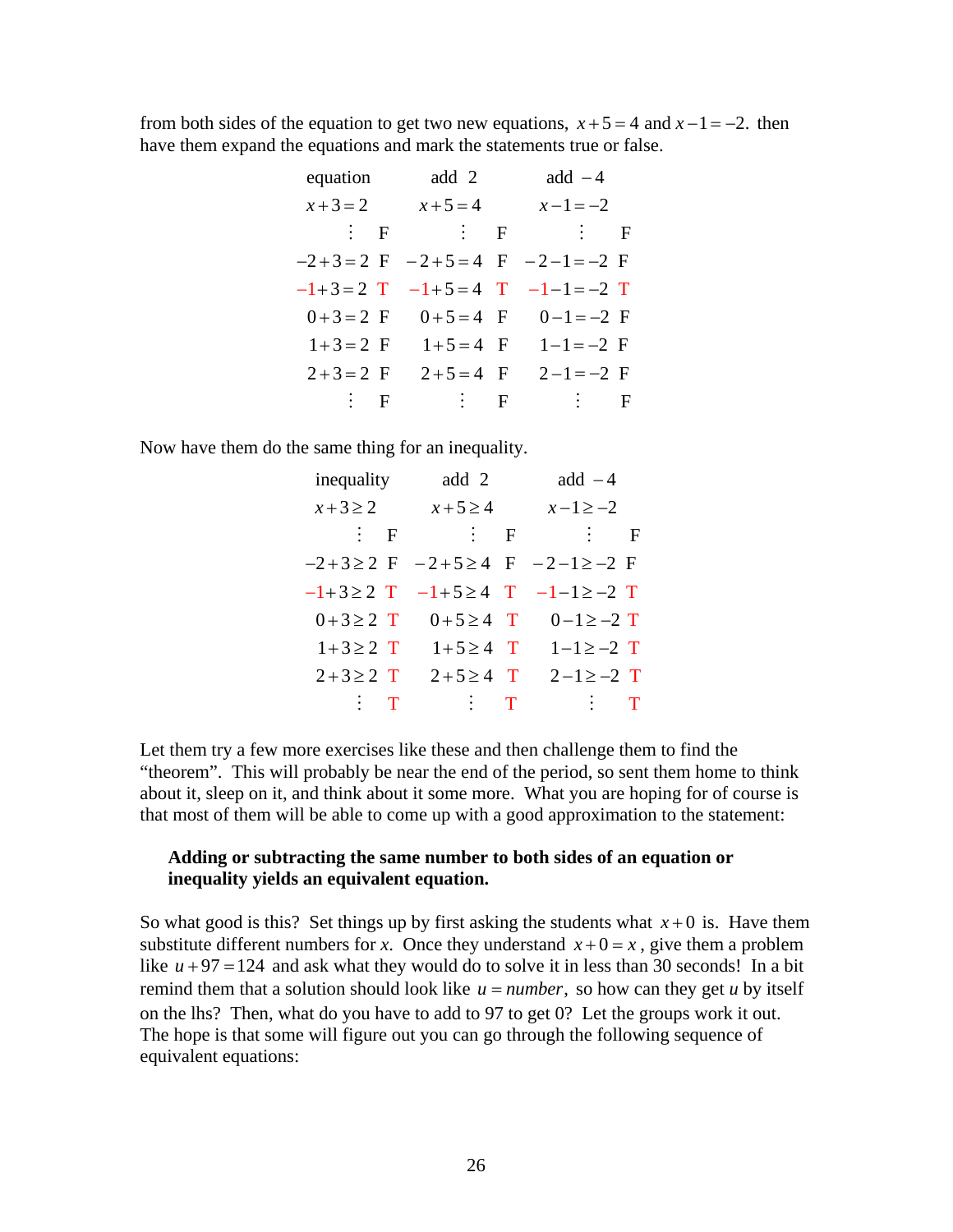$$
u + 97 = 124 \rightarrow
$$
  
\n
$$
u + 97 + (-97) = 124 + (-97) \rightarrow
$$
  
\n
$$
u + 0 = 27 \rightarrow
$$
  
\n
$$
u = 27
$$

This is the additive half of the algebraic method! Here are some problems for them to solve in their heads using the mental math tricks they have learned.

$$
x-5=7
$$
  
\n
$$
2+y=-3
$$
  
\n
$$
\alpha+1.47=3.69
$$
  
\n
$$
2 \cdot b+3=b+5
$$
  
\n
$$
u-1=u+2
$$

You now go through an almost identical process for multiplication. You can cover equations and inequalities at the same time, but I think it will be less confusing if you first cover equations, then inequalities and then put them back together. Multiply and divide both sides of an equation by the same number, expand the resulting three equations and mark true or false:

| equation             | multiply by 3              | multiply by $1/2$    |
|----------------------|----------------------------|----------------------|
| $4 \cdot x = 8$      | $12 \cdot x = 24$          | $2 \cdot x = 4$      |
| $\vdots$ F           | $\vdots$ $\vdots$ $\vdots$ | $\vdots$ F           |
| $4 \cdot (-1) = 8$ F | $12 \cdot (-1) = 24$ F     | $2 \cdot (-1) = 4$ F |
| $4(0) = 8$ F         | $12(0) = 24$ F             | $2(0) = 4$ F         |
| $4(1) = 8$ F         | $12 \cdot (1) = 24$ F      | $2(1) = 4$ F         |
| $4(2) = 8$ T         | $12 \cdot (2) = 24$ T      | $2(2) = 4$ T         |
| $4(3) = 8$ F         | $12 \cdot (3) = 24$ F      | $2(3) = 4$ F         |
| $\vdots$ F           | $\vdots$ F                 | $\vdots$ F           |

Point out that if you multiplied both sides by 0 you would get  $0 = 0$  -- not much use. Finally conclude that

#### **Multiplying or dividing both sides of an equation by the same (non-zero) number yields an equivalent equation.**

Now point out that  $1 \cdot x = x$  and show them (or have them figure this out on their own) the following solution sequence:

$$
3 \cdot z = 15 \rightarrow \frac{1}{3} \cdot 3 \cdot z = \frac{1}{3} \cdot 15 \rightarrow 1 \cdot z = 5 \rightarrow z = 5
$$

Here are some problems for them to do in their heads: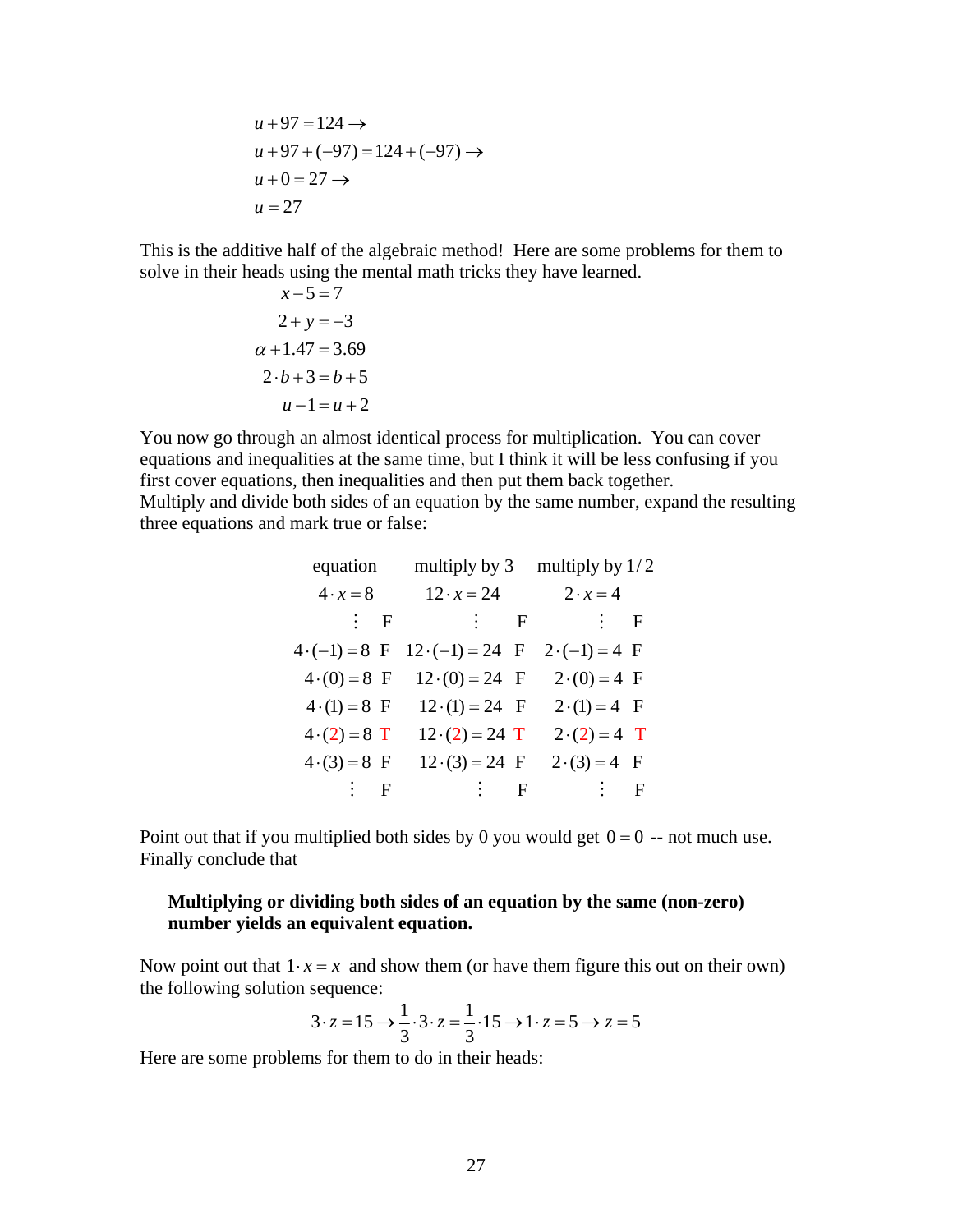$$
5 \cdot x = 35
$$

$$
35 \cdot s = 35
$$

$$
3 \cdot \delta = 396
$$

$$
2 \cdot b = 2^{15}
$$

$$
\frac{2}{3} \cdot \xi = 6
$$

Now for inequalities: have them multiply and divide both sides of an inequality by the same number

| inequality              | multiply by 3                          | multiply by $1/2$        |
|-------------------------|----------------------------------------|--------------------------|
| $4 \cdot x \leq 8$      | $12 \cdot x \leq 24$                   | $2 \cdot x \leq 4$       |
| $\vdots$ T              | $\mathbf{r}$ is the state $\mathbf{r}$ | $\vdash$ $\vdash$ $\top$ |
| $4 \cdot (-1) \leq 8$ T | $12 \cdot (-1) \leq 24$ T              | $2 \cdot (-1) \leq 4$ T  |
| $4(0) \leq 8$ T         | $12(0) \le 24$ T                       | $2(0) \leq 4$ T          |
| $4(1) \leq 8$ T         | $12 \cdot (1) \leq 24$ T               | $2(1) \leq 4$ T          |
| $4(2) \leq 8$ T         | $12 \cdot (2) \leq 24$ T               | $2(2) \leq 4$ T          |
| $4(3) \leq 8$ F         | $12(3) \leq 24$ F                      | $2(3) \le 4$ F           |
| $\cdots$ : F            | $\vdash$ : $\vdash$ F                  | $\vdots$ F               |

Say, this looks exactly the same as the equality. We get equivalent equations! But hold on. Try multiplying and dividing by negative numbers

| inequality              | multiply by $-3$                          | multiply by $-1/2$       |
|-------------------------|-------------------------------------------|--------------------------|
| $4 \cdot x \leq 8$      | $-12 \cdot x \le -24$ $-2 \cdot x \le -4$ |                          |
| $\cdots$ : T            | $\vdots$ F                                | $\vdots$ F               |
| $4 \cdot (-1) \leq 8$ T | $-12 \cdot (-1) \le -24$ F                | $-2 \cdot (-1) \le -4$ F |
| $4(0) \leq 8$ T         | $-12(0) \le -24$ F                        | $-2(0) \le -4$ F         |
| $4(1) \leq 8$ T         | $-12(1) \le -24$ F                        | $-2(1) \le -4$ F         |
| $4(2) \leq 8$ T         | $-12 \cdot (2) \le -24$ T                 | $-2(2) \le -4$ T         |
| $4.3 \leq 8$ F          | $-12 \cdot (3) \le -24$ T                 | $-2(3) \le -4$ T         |
| $\vdots$ F              | $\cdots$ $\cdots$ $\cdots$ $\cdots$       | $\vdots$ $\top$          |

What's going on? Remember the number line!



Multiplying by a negative number reverses the sense of an inequality  $2 < 3 \Leftrightarrow -2 > -3, \quad -8 < -2 \Leftrightarrow 8 > 2, \quad -7 < 1 \Leftrightarrow 7 > -1$ This means we should reverse the sense of the last two inequalities and get: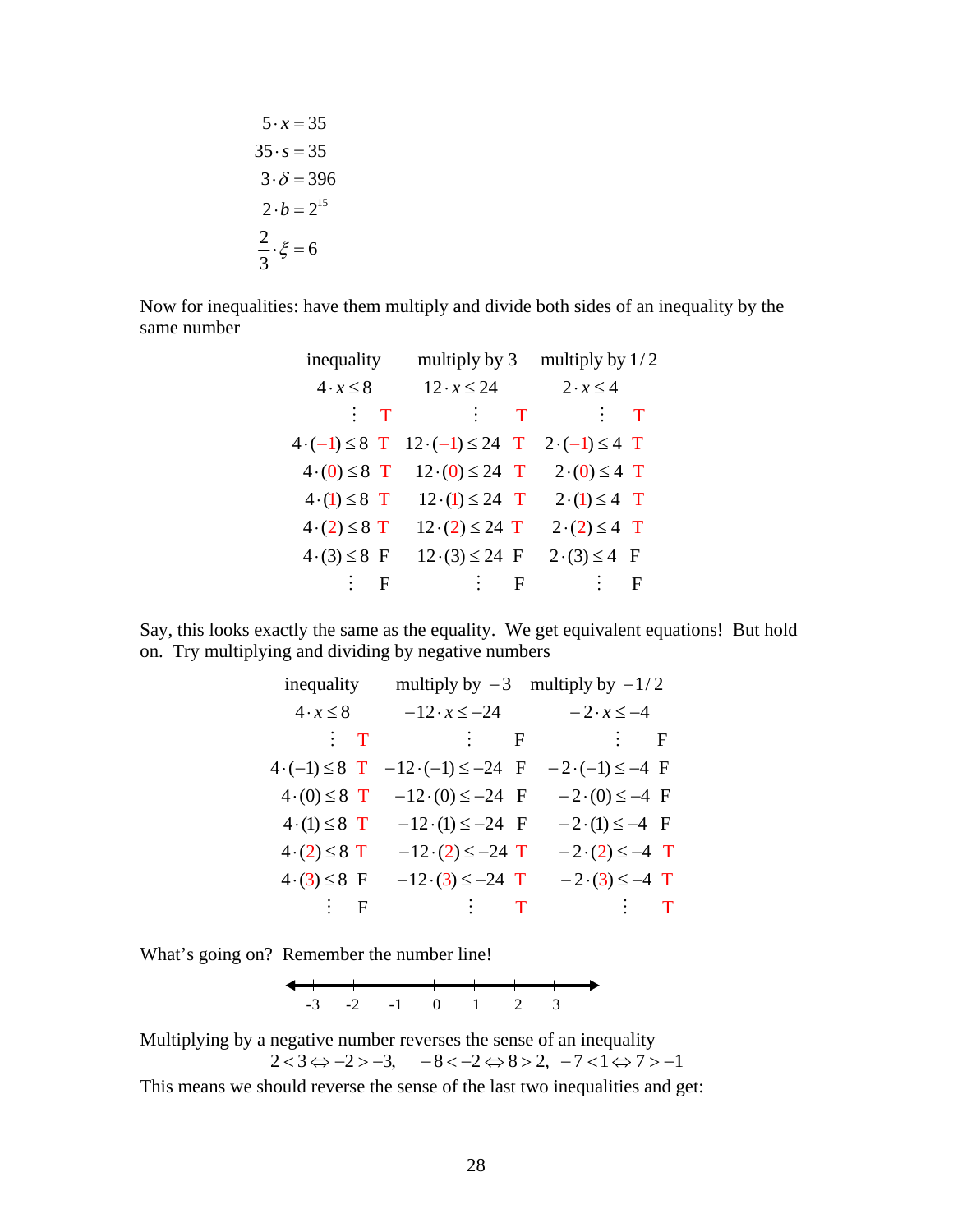| inequality            | multiply by $-3$                          | multiply by $-1/2$       |
|-----------------------|-------------------------------------------|--------------------------|
| $4 \cdot x \leq 8$    | $-12 \cdot x \ge -24$ $-2 \cdot x \ge -4$ |                          |
| $\cdots$ : T          | $\vdots$ $\top$                           | $\vdots$ $\top$          |
| $4 \cdot (-1) \leq 8$ | $-12 \cdot (-1) \ge -24$ T                | $-2 \cdot (-1) \ge -4$ T |
| $4(0) \leq 8$ T       | $-12(0) \ge -24$ T                        | $-2(0) \ge -4$ T         |
| $4(1) \leq 8$ T       | $-12(1) \ge -24$ T                        | $-2(1) \ge -4$ T         |
| $4(2) \leq 8$ T       | $-12 \cdot (2) \ge -24$ T                 | $-2(2) \ge -4$ T         |
| $4(3) \leq 8$ F       | $-12(3) \ge -24$ F                        | $-2(3) \ge -4$ F         |
| $\cdots$ : F          | $\vdots$ $\vdots$ $\vdots$                | $\vdots$ F               |

We can now state the multiplication rule for inequalities

#### **You get an equivalent inequality if you multiply both sides by**

- **A positive number**
- **A negative number and reverse the "sense" of the inequality.**

Here are some problems for your students to do in their head

$$
5 \cdot x < 35
$$
\n
$$
-35 \cdot s \ge 35
$$
\n
$$
-3 \cdot \delta \ne 396
$$
\n
$$
2 \cdot b > 2^{15}
$$
\n
$$
-\frac{2}{3} \cdot \xi \le 6
$$

### <span id="page-31-0"></span>*The Algorithm*

We combine what we have learned about equivalent equations and inequalities into an algorithm (a step-by-step process) that starts with the initial equation/inequality, moves through a series of equivalent equations/inequalities until an equation/inequality is reached whose solution is obvious.

#### **Method for Equations:**

- **1.** Move all terms with variables to one side of the equation and all terms that contain only numbers to the other side by adding **negations** to both sides.
- **2.** Multiply both sides by the **reciprocal** of the variable's coefficient (the number multiplying the variable)

Explaining by example is the best way to get this across Solve  $3 \cdot z + 5 = 7$ .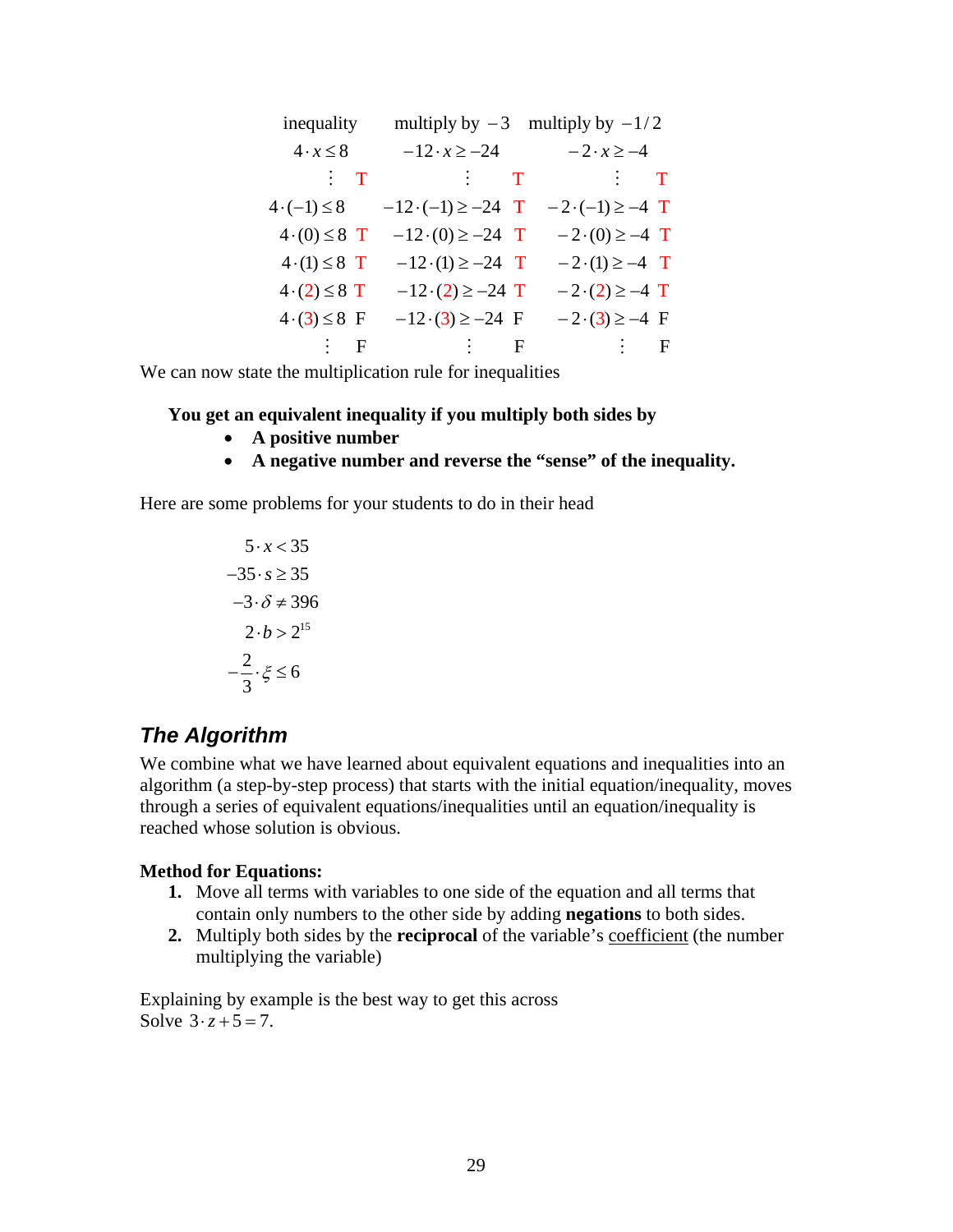$$
3 \cdot z + 5 = 7 \rightarrow
$$
  
\n
$$
3 \cdot z + 5 + (-5) = 7 + (-5) \rightarrow
$$
  
\n
$$
3 \cdot z + 0 = 2 \rightarrow
$$
  
\n
$$
3 \cdot z = 2 \rightarrow
$$
  
\n
$$
\frac{1}{3} \cdot 3 \cdot z = \frac{1}{3} \cdot 2 \rightarrow
$$
  
\n
$$
1 \cdot z = \frac{2}{3} \rightarrow
$$
  
\n
$$
z = \frac{2}{3}
$$

Solve  $5 \cdot a - 3 = 2 \cdot a - 4$  $5 \cdot a - 3 = 2 \cdot a - 4 \rightarrow$  $5 \cdot a - 3 + 3 + (-2 \cdot a) = 2 \cdot a - 4 + 3 + (-2 \cdot a) \rightarrow$  $2 \cdot a - 0 = 0 - 1 \rightarrow$  $2 \cdot a = -1 \rightarrow$  $\frac{1}{2} \cdot 2 \cdot a = \frac{1}{2} \cdot (-1) \rightarrow$  $1 \cdot a = \frac{1}{2}$ 2 1 2  $\cdot a = \frac{1}{a} \rightarrow$ *a*

If the students have a problem with  $5 \cdot a - 3 \cdot a = 2 \cdot a$  because they don't yet understand the distributive law, remind them that multiplication by an integer means: repeated addition. It is obvious that if you subtract the sum of 3 *a*'s from the sum of 5 *a*'s, you will get the sum of 2 *a*'s.

#### **Method for Inequalities:**

- **1.** Move all terms with variables to one side of the equation and all terms that contain only numbers to the other side by adding **negations** to both sides.
- **2.** Multiply both sides by the **reciprocal** of the variable's <u>coefficient</u> (the number multiplying the variable). **Reverse the sense of the inequality if the multiplier is negative.**

Here are some examples. Solve.  $3 \cdot z + 5 < 11$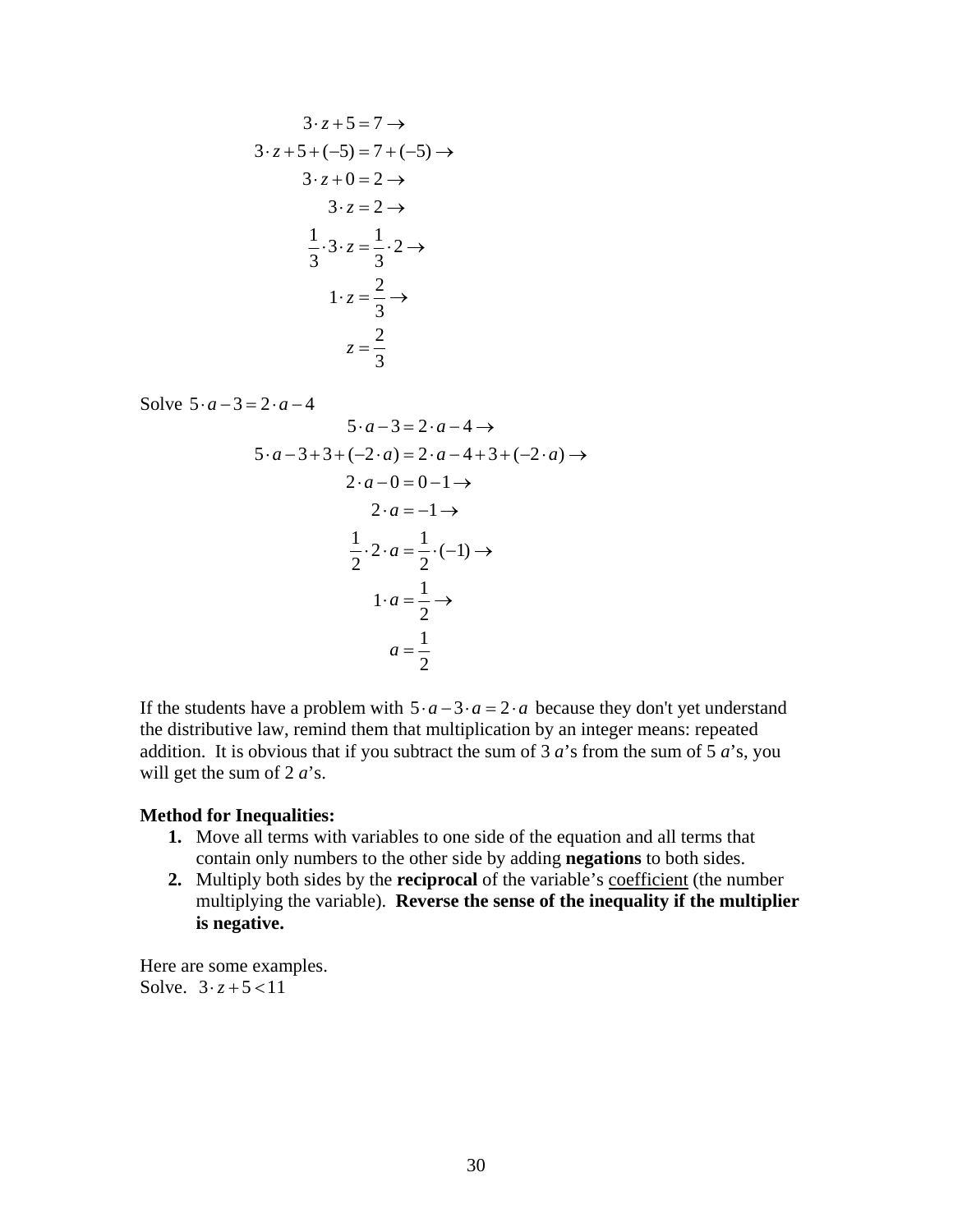$$
3 \cdot z + 5 < 11 \rightarrow
$$
  
\n
$$
3 \cdot z + 5 + (-5) < 11 + (-5) \rightarrow
$$
  
\n
$$
3 \cdot z + 0 < 6 \rightarrow
$$
  
\n
$$
3 \cdot z < 6 \rightarrow
$$
  
\n
$$
\frac{1}{3} \cdot 3 \cdot z < \frac{1}{3} \cdot 6 \rightarrow
$$
  
\n
$$
1 \cdot z < 2 \rightarrow
$$
  
\n
$$
z < 2 \rightarrow
$$

Solve.  $4 \cdot z + 5 < z + 11$  $4 \cdot z + 5 < z + 11 \rightarrow$  $4 \cdot z + 5 + (-5) + (-z) < z + 11 + (-5) + (-z) \rightarrow$  $3 \cdot z + 0 < 0 + 6 \rightarrow$  $3 \cdot z < 6 \rightarrow$  $\frac{1}{2} \cdot 3 \cdot z < \frac{1}{2} \cdot 6$ 3 3  $1 \cdot z < 2 \rightarrow$ 2 *z*  $-3\cdot z < \frac{1}{2}\cdot 6 \rightarrow$ 

Here are some sample problems for your students to try.

$$
5 \cdot x - 10 = 35
$$
  
\n
$$
4 \cdot r - 3 = r - 8
$$
  
\n
$$
5 \cdot x - 10 \ge 35
$$
  
\n
$$
4 \cdot r - 3 = r - 8
$$
  
\n
$$
4 \cdot r - 3 < r - 8
$$
  
\n
$$
6 \cdot \frac{2}{5} \cdot t + 7 = 9
$$
  
\n
$$
6 \cdot \frac{2}{5} \cdot t + 7 > 9
$$

## <span id="page-33-0"></span>**10. Solving Factored Polynomial Equations and Inequalities (coming soon)**

Inequalities solved using the easy sign-graph method.

## <span id="page-33-1"></span>**11. Solving Factored Rational Equations and Inequalities (coming soon)**

Coming soon. Inequalities solved using the easy sign-graph method.

## <span id="page-33-2"></span>**12. Steps as Vectors (coming soon)**

Coming soon. Fractions, Real Numbers, Complex Numbers, Ordered Pairs.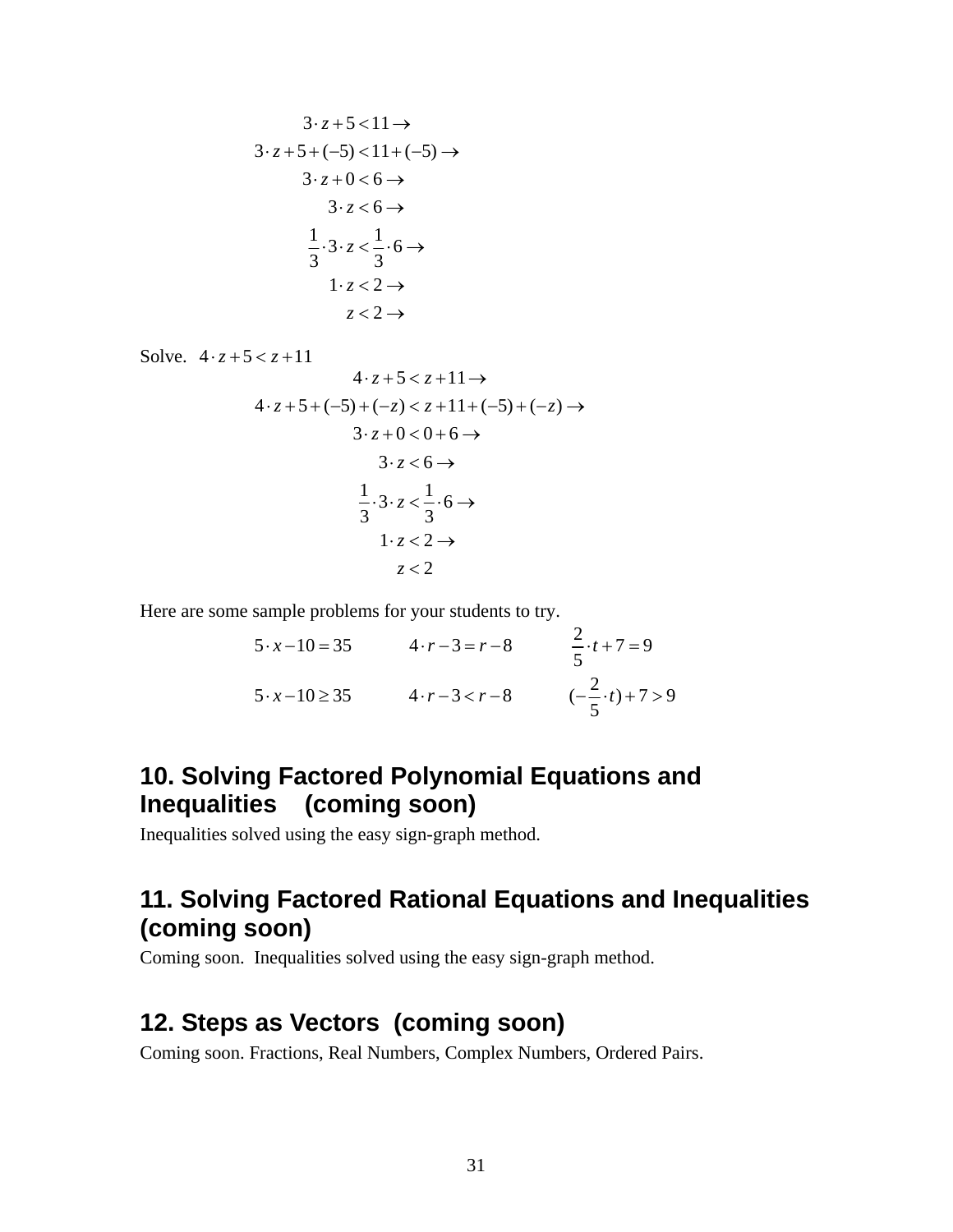# <span id="page-34-0"></span>**13. Vector Geometry (coming soon)**

Coming soon. Plane and solid geometry describe by coordinate free vector algebra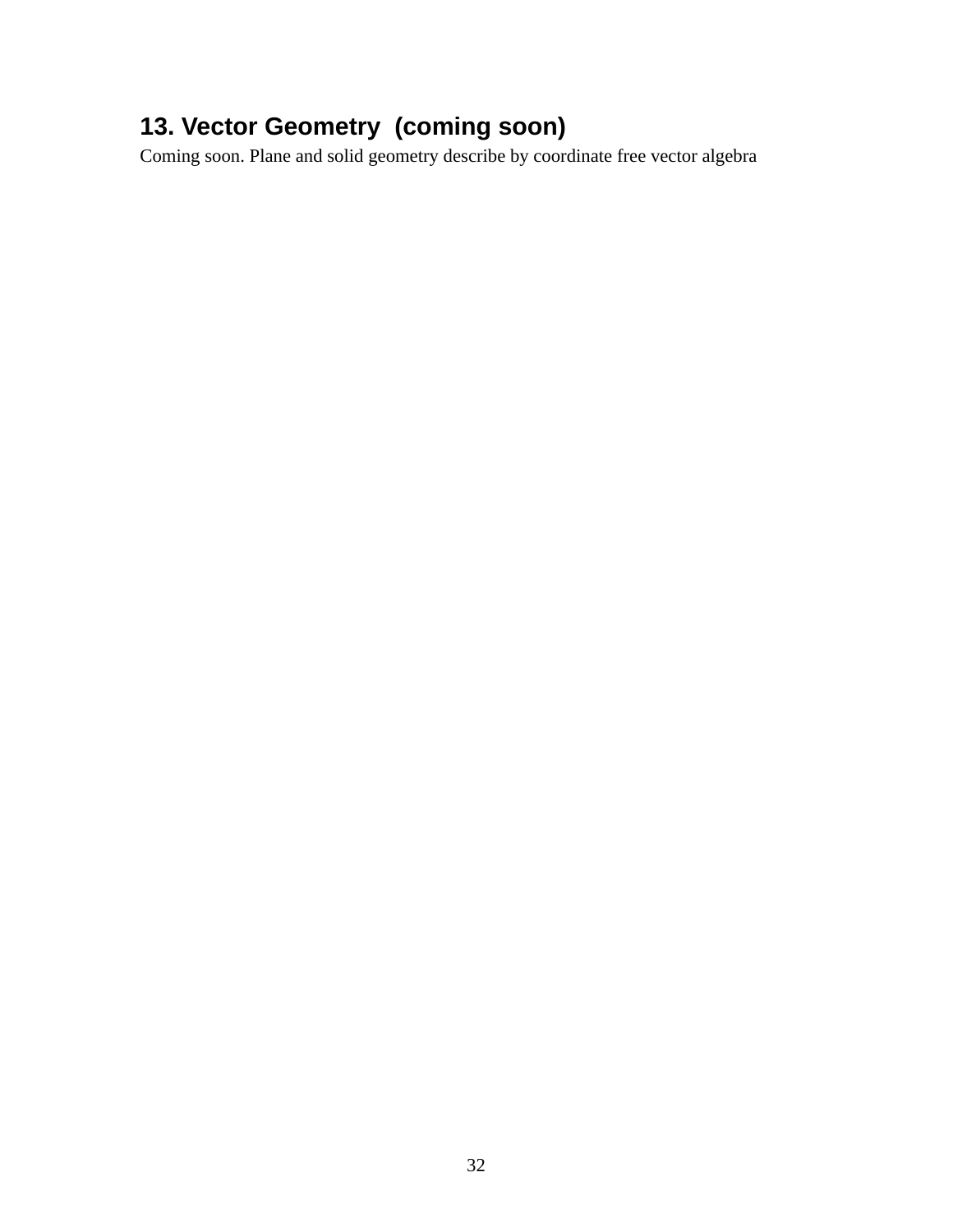## <span id="page-35-0"></span>**Appendix. A Brief History of Math Symbols**

The basic math symbols we all know were developed over many centuries. Here is a list of the basic symbols and their print historical status.

General Reference: Florian Cajori, *A History of Mathematics* (1894, 2<sup>nd</sup> ed. 1919).

### **Numbers**

| $0, 1, 2, \ldots$           | "zero", "one", "two",<br>The Indian culture developed the decimal system beginning some 5000<br>years ago and developed it into a rigorous numbering system, including<br>the use of zero around 1500 years ago. The digits we use for the decimal<br>system are the Arabic-Indian digits of 0 through 9 first codified by Abu<br>Arrayhan Muhammad ibn Ahmad al-Biruni (973-1048). |
|-----------------------------|-------------------------------------------------------------------------------------------------------------------------------------------------------------------------------------------------------------------------------------------------------------------------------------------------------------------------------------------------------------------------------------|
| 1,000,000                   | Separating a numeral into groups of three with commas<br>Charles Hutton, Mathematical and Philosophical Dictionary, 1795.                                                                                                                                                                                                                                                           |
| 17.093                      | The decimal symbol<br>Simon Stevin(1546~1620).                                                                                                                                                                                                                                                                                                                                      |
| x, y,                       | "a number", "the number"<br>Using letters of the alphabet as variables, Francois Vieta (1540-1603),<br>father of modern algebra, French.<br>Using the fore part of the alphabet $(a, b, c, \ldots)$ as "the known quantity" and<br>the hind part $(u, v, w, )$ as the "unknown quantity", Rene Descartes<br>(1596-1650), French.                                                    |
| <b>Operations</b><br>$^{+}$ | "plus" or "increased by". Originally a small Maltese cross $\mathbb{F}$ .<br>Leonardo da Vinci (1452-1519).                                                                                                                                                                                                                                                                         |
|                             | "minus" or "decreased by" or "less"<br>John Widmann, the father of arithmetic, 1489.                                                                                                                                                                                                                                                                                                |
| $\pmb{\times}$              | "times" or "multiplied by"<br>William Oughtred, Clavis Mathematicae, 1631.                                                                                                                                                                                                                                                                                                          |
| ÷                           | "divided by"<br>Johann Heinrich Rahn, Teutsche Algebra, 1659.                                                                                                                                                                                                                                                                                                                       |
|                             | "square root of"<br>Christoff Rudolff (1546-1620)                                                                                                                                                                                                                                                                                                                                   |